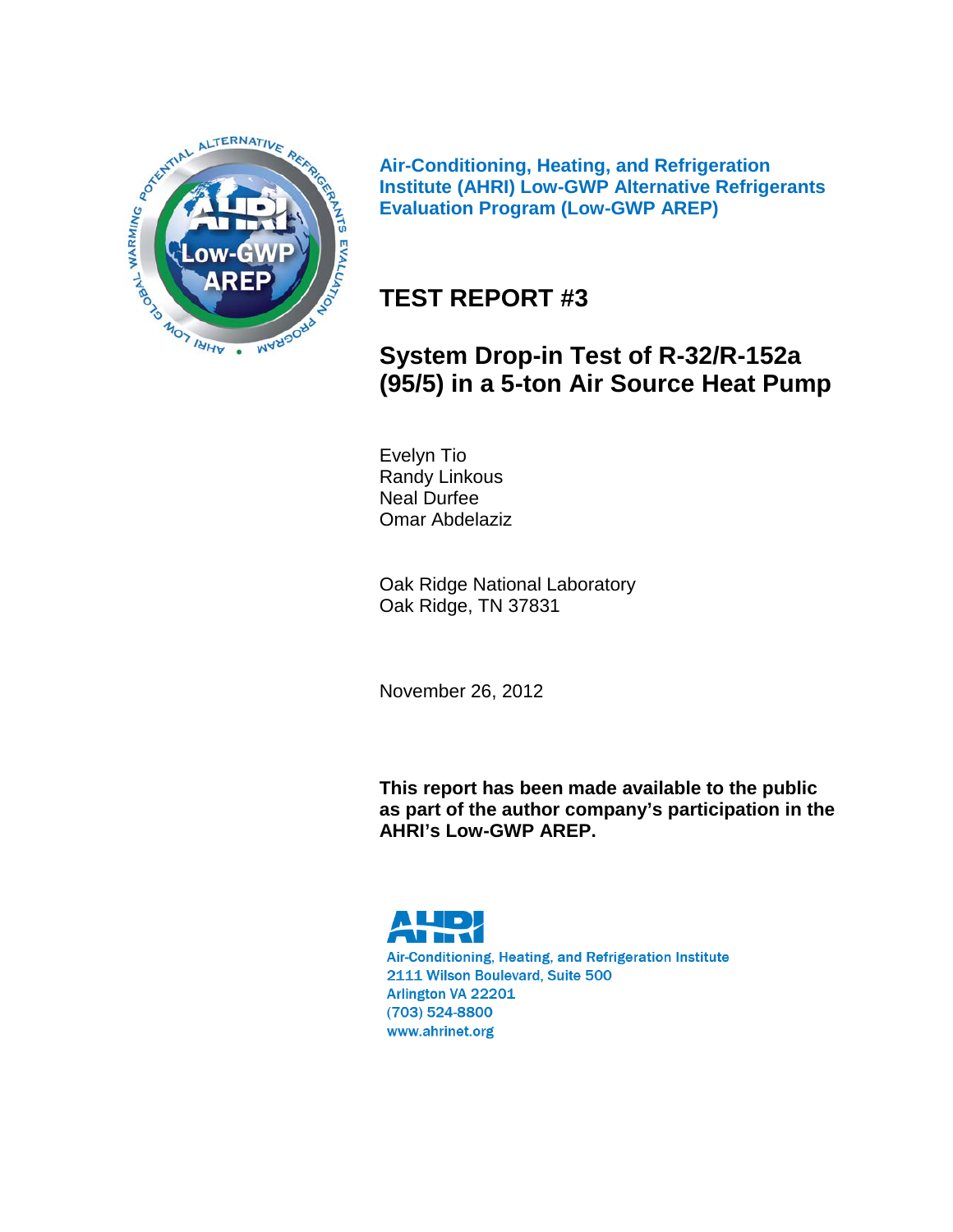## **Table of Contents**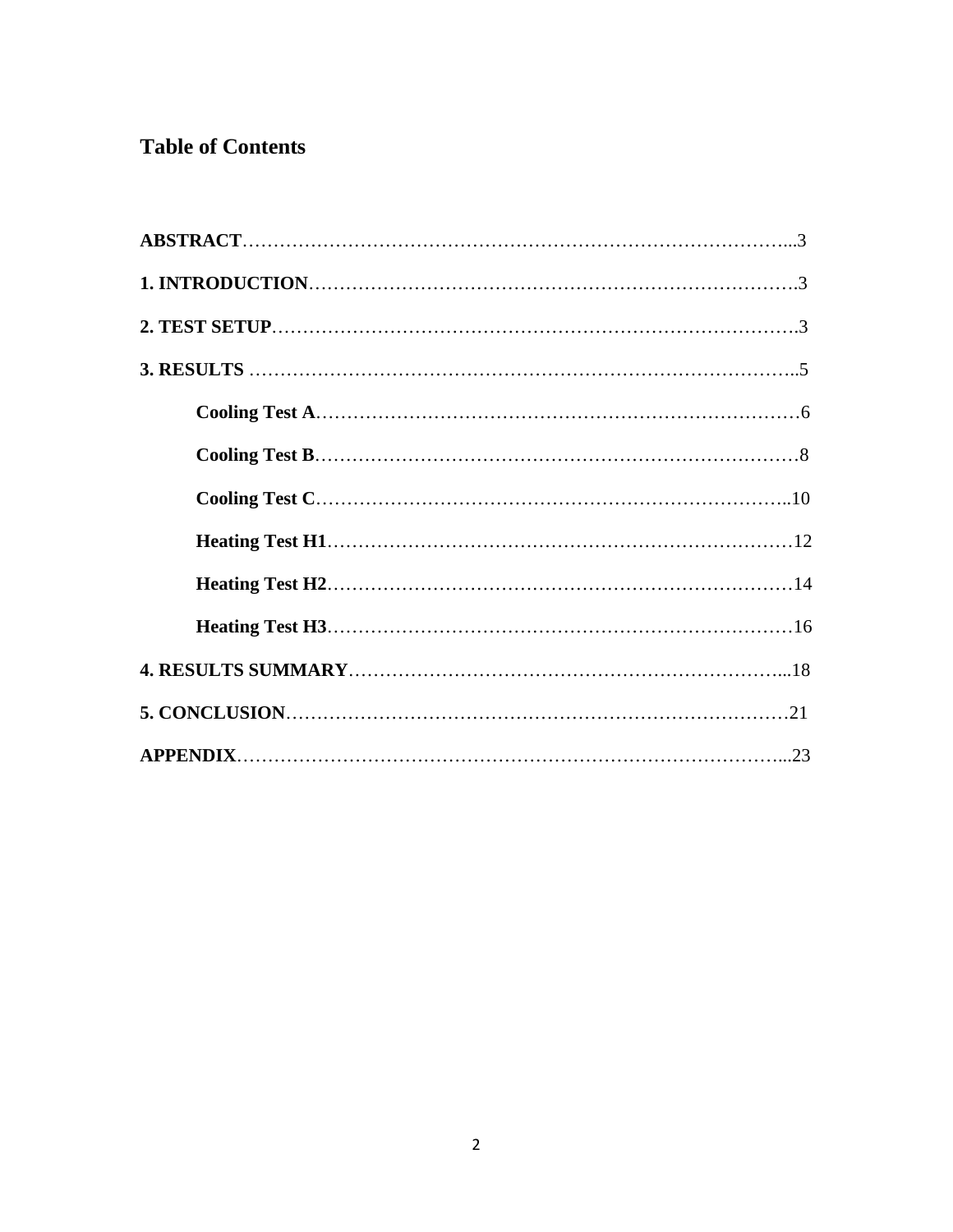#### **ABSTRACT**

 As a contribution to the AHRI Low-GWP Alternative Refrigerants Evaluation Program (AREP), this study compares the alternative refrigerant R32+R152a (95%+5%) to the baseline refrigerant R410A. A drop-in test was performed to evaluate the performance of the alternative refrigerant in place of the common refrigerant R410A in a 5-ton commercial heat pump system. The two refrigerants had similar performance with EER differences ranging from -1.76% to +8.61%. A post drop-in test was conducted, reintroducing R410A to the heat pump to see if the alternative refrigerant mixture impacted the system. The system performance exhibited negligible change when R410A was reintroduced to the system after operation with R32+R152a.

#### **1. INTRODUCTION**

This report investigates the performance of candidate refrigerant R32 95%  $+$ R152a 5% as a drop-in replacement for the baseline refrigerant R410A in air-source heat pumps. R32/R152a is a mixture of R32 (difluoromethane) and R152a (difluoroethane) and has a GWP of 648. R410A is a mixture of R32 and R125 (pentafluoroethane) and has a GWP of 2088. The single zone air handler (Model #: AHX60D3XH21A) and the outdoor unit (Model #: THGD60S41S4A )are supplied by Johnson Controls Inc. Heating and cooling tests were conducted under the AHRI standard 210/240-2008, the Air-Conditioning, Heating, and Refrigeration Institute's standard rating tests for air-source heat pump equipment. Heating and cooling tests were conducted in the Building Technologies Research and Integration Center (BTRIC) at Oak Ridge National Laboratory. Each test lasted an average of 41 minutes with the shortest test taking 15 minutes and the longest taking 55 minutes.

#### **2. TEST SETUP**

Figure 1 illustrates the schematic of the heat pump system in heating mode. The heat pump system consists of two units from Johnson Controls Inc. The system has a 5 ton nominal capacity. The baseline refrigerant is R410A with a charge of 14.0 lb, an average refrigerant flow rate of 10.38 lbs/min, and a PVE lubricant. No changes were made to the system for the drop-in tests.

To the left of the dashed line is the indoor chamber, which contains a heat exchanger that will act as a condenser or an evaporator depending on what mode the heat pump is running in. To the right of the dashed line is the outdoor chamber, which contains another heat exchanger, to serve as the evaporator or condenser, a receiver to prevent liquid from getting into the compressor, the compressor, and a reversing valve, which facilitates the switch between cooling and heating mode. There is a thermal expansion valve (TXV) attached to the indoor coil, which serves as the expansion device for cooling. For heating, the expansion device is a fixed orifice on the outdoor coil. Thermocouples, pressure transducers, and a mass flow meter are also indicated at their measuring points.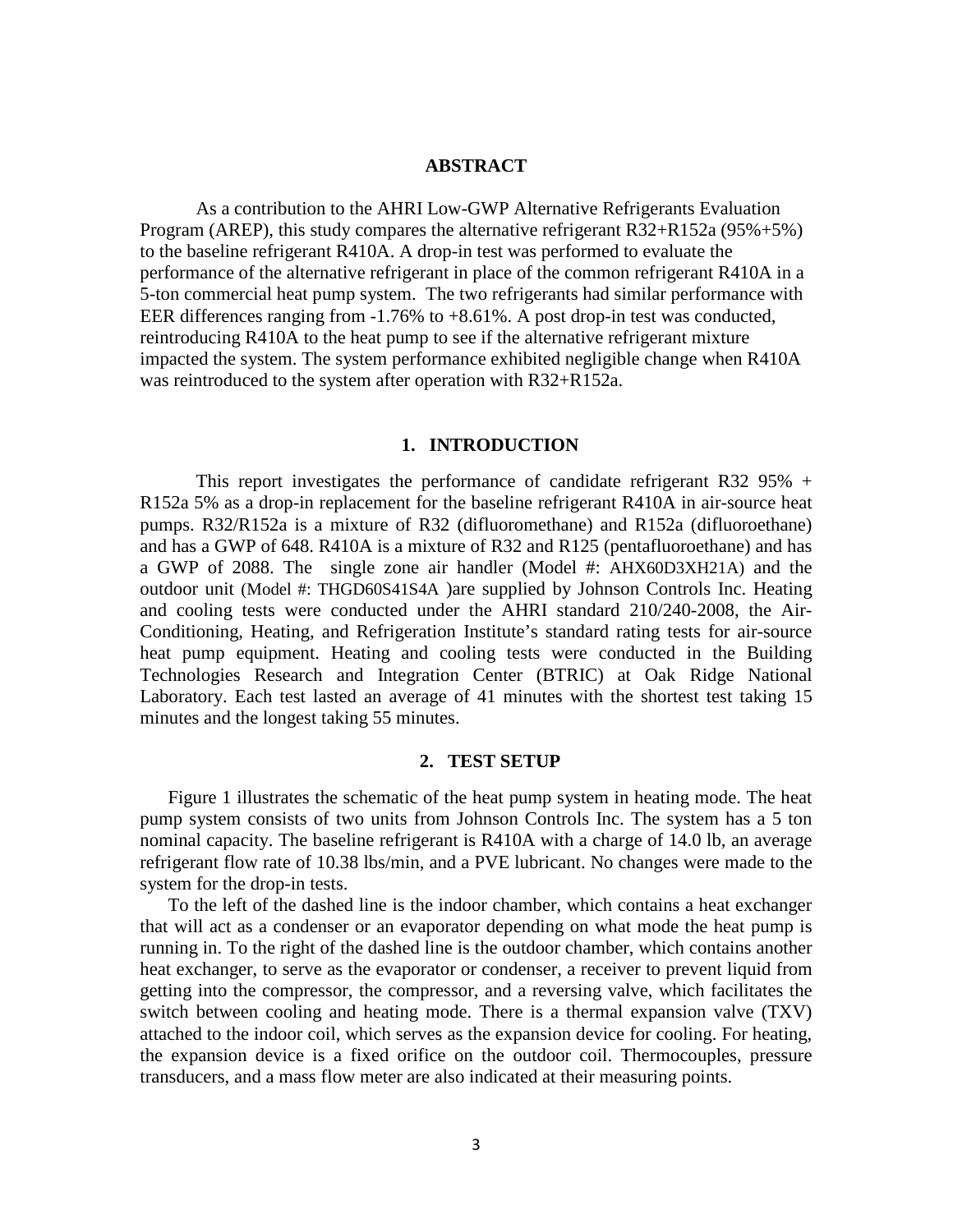

Figure 1: Heat Pump Schematic Diagram in the Heating Mode.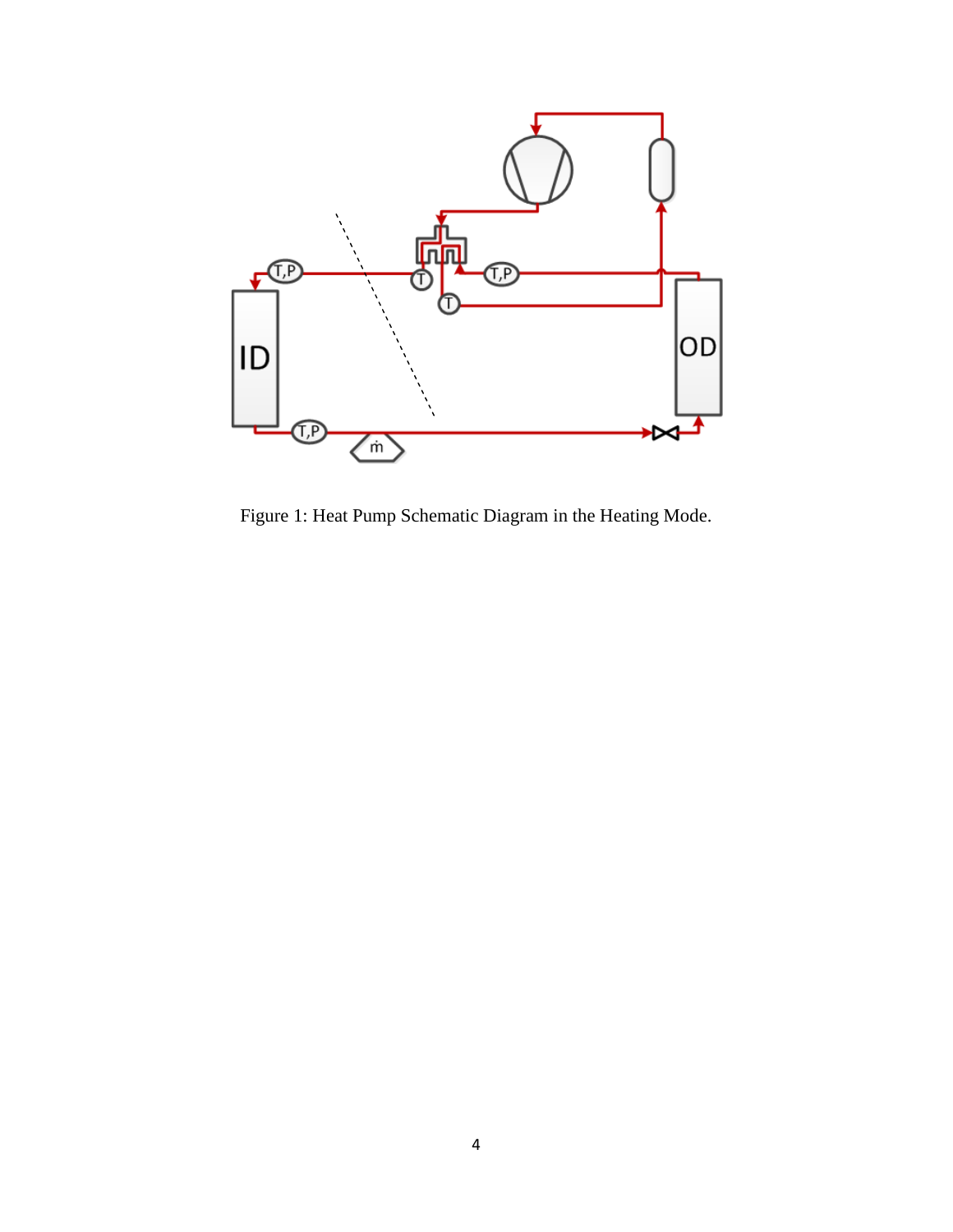### **3. RESULTS**

| THE TONOWING INFORMATION IS the same for an the tests instead enow. |                                             |
|---------------------------------------------------------------------|---------------------------------------------|
| <b>Basic Information</b>                                            |                                             |
| Alternative Refrigerant (If not proprietary,                        | $R3295\% + R152a5\%$                        |
| composition as Charged, % wt)                                       |                                             |
| Alternative Lubricant Type and ISO Viscosity                        | PVE, 80 cSt at $40^{\circ}$ C               |
| Baseline Refrigerant and Lubricant                                  | R410A, PVE                                  |
| Make and Model of System                                            | Johnson Controls, Indoor Unit: AHX60D3XH21A |
|                                                                     | Outdoor Unit: THGD60S41S4A                  |
| Nominal Capacity and Type of System                                 | 5 ton, Air Source Heat Pump                 |

### The following information is the same for all the tests listed below:

#### **Other System Changes**

No changes

| <b>System Data</b>                                      | <b>Base.</b> | Alt.  | <b>Ratio</b> |
|---------------------------------------------------------|--------------|-------|--------------|
| Degradation Coefficient – Cd                            | 0.15         | 0.15  | 1.00         |
| Seasonal Energy Efficiency Ratio - SEER                 | 16.51        | 16.67 | 1.01         |
| Heating Seasonal Performance Factor - HSPF <sup>T</sup> | 8.55         | 9.32  | .09          |

### **Data Source(s) for Refrigerant Properties**

NIST- REFPROP; Lemmon, E.W., Huber, M.L., McLinden, M.O. NIST Standard Reference Database 23: Reference Fluid Thermodynamic and Transport Properties-REFPROP, Version 9.0, National Institute of Standards and Technology, Standard Reference Data Program, Gaithersburg, 2010.

Lubricant density provided by ROCOL Lubricants

Lubricant viscosity;<http://www.machinerylubrication.com/Read/213/iso-viscosity-grades>

#### **Additional Notes**

Total capacity is air-side heat capacity

EER is air-side EER

l

Refrigerant Side Evaporated Inlet is calculated not measured

Negative values for the evaporator superheat with the alternative refrigerant indicate 2-phase outlet due to using the R410A TXV or undersized outdoor heat exchanger.

<span id="page-4-0"></span> $<sup>†</sup>$  HSPF was calculated based on DHRmin with CD = 0.2</sup>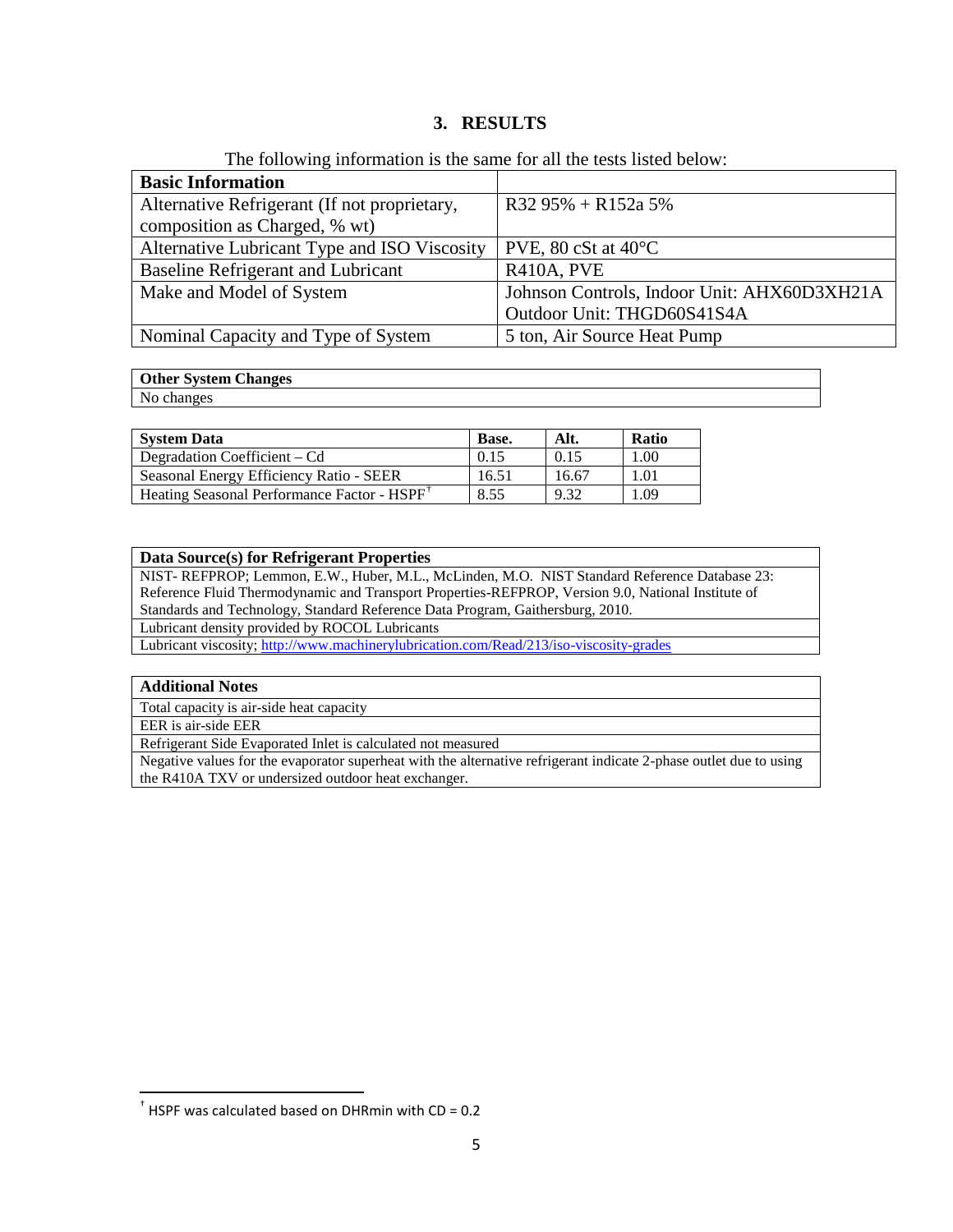## **Low\_GWP AREP SYSTEM DROP-IN TEST DATA FORM - Test A**

Manufacturer: National Refrigerants, Inc. Manufacturer's Notation: R32 95% + R152a 5%

| <b>Comparison Data</b>                        |                                   |      | Base.         | Alt.                           | <b>SI Units</b>                   | Base. | Alt.           | <b>IP UNits</b> | Ratio<br>Alt./Bas |
|-----------------------------------------------|-----------------------------------|------|---------------|--------------------------------|-----------------------------------|-------|----------------|-----------------|-------------------|
| Mode (Heating/Cooling)                        |                                   |      | Cooling       |                                |                                   |       |                |                 | e.                |
|                                               |                                   |      | Danfoss       | Danfoss                        |                                   |       |                |                 |                   |
| Compressor Type                               |                                   |      |               |                                |                                   |       |                |                 |                   |
|                                               |                                   |      | Model #       | Model #<br><b>HRH048</b>       |                                   |       |                |                 |                   |
|                                               |                                   |      | <b>HRH048</b> | U <sub>1</sub> LP <sub>6</sub> |                                   |       |                |                 |                   |
|                                               |                                   |      | U1LP6         |                                |                                   |       |                |                 |                   |
| <b>Compressor Displacement</b>                |                                   |      | 9.8           | 9.8                            | $\frac{1}{\text{m}^3/\text{min}}$ | 346   | 346            | $ft^3/min$      | 1                 |
| <b>Nominal Motor Size</b>                     |                                   |      | 0.25          | 0.25                           | hp                                |       |                |                 | 1                 |
| Motor Speed                                   |                                   |      | 850           | 850                            | rpm                               |       |                |                 | 1                 |
| <b>Expansion Device Type</b>                  |                                   |      | <b>R410A</b>  | <b>R410A</b>                   |                                   |       |                |                 |                   |
|                                               |                                   |      | <b>TXV</b>    | <b>TXV</b>                     |                                   |       |                |                 |                   |
| Lubricant Charge                              |                                   | 0.88 | 0.88          | kg                             | 1.94                              | 1.94  | 1 <sub>b</sub> | 1               |                   |
|                                               | Refrigerant Charge                |      | 6.35          | 6.58                           | kg                                | 14    | 14.5           | 1 <sub>b</sub>  | 1.04              |
|                                               | <b>Refrigerant Mass Flow Rate</b> |      | 5.96          | 4.14                           | kg/min                            | 13.15 | 9.12           | lb/min          | 0.69              |
| Composition, at compr. Inlet<br>if applicable |                                   |      | N/A           | N/A                            | $%$ wt                            |       |                |                 |                   |
| Ambient                                       | $In -$                            | $db$ | 25.8          | 25.9                           | $\mathsf{C}$                      | 78.5  | 78.6           | $\mathbf{F}$    |                   |
| Temps.                                        | door                              | wb   | 18.6          | 19.6                           | $\overline{C}$                    | 65.4  | 67.2           | F               |                   |
|                                               | $Out -$                           | db   | 36.7          | 37.1                           | $\mathsf{C}$                      | 98.0  | 98.8           | $\overline{F}$  |                   |
|                                               | door                              | wb   | 19.3          | 19.3                           | $\overline{C}$                    | 66.8  | 66.8           | $\overline{F}$  |                   |
| <b>Total Capacity</b>                         |                                   |      | 18405         | 20078                          | W                                 | 62799 | 68505          | Btu/hr          | 1.09              |
| Sensible Capacity                             |                                   |      | N/A           | N/A                            | W                                 | N/A   | N/A            | Btu/hr          | N/A               |
|                                               | <b>Total System Power Input</b>   |      | 4456          | 4703                           | W                                 | 4456  | 4703           | W               | 1.06              |
|                                               | <b>Compressor Power Input</b>     |      | 3727          | 3975                           | W                                 | 3727  | 3975           | W               | 1.07              |
| Energy Efficiency Ratio<br>(EER)              |                                   |      |               |                                |                                   | 14.09 | 14.57          | Btuh/W          | 1.03              |
| (COP)                                         | Coeff. Of Performance             |      | 4.13          | 4.27                           | W/W                               |       |                |                 | 1.03              |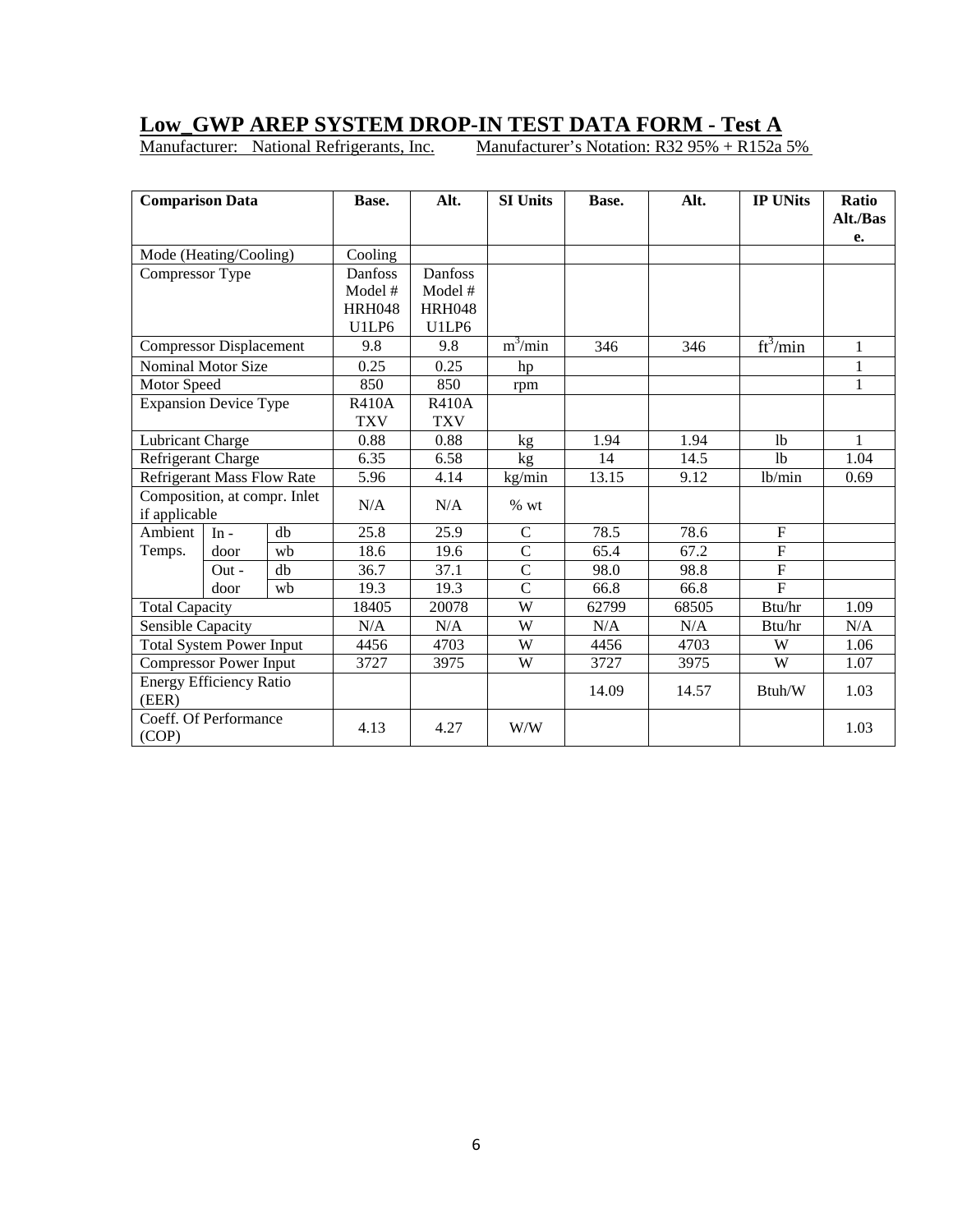# **Low-GWP AREP SYSTEM DROP-IN TEST DATA FORM—Test A**

| <b>Air Side Data</b> | Base. | Alt. | <b>SI Units</b> | Base.   | Alt.    | <b>IP Units</b> | Ratio |
|----------------------|-------|------|-----------------|---------|---------|-----------------|-------|
| Evaporator           |       |      |                 |         |         |                 |       |
| Heat Exchange Fluid  | Air   | Air  |                 | Air     | Air     |                 |       |
| Flow Rate (gas)      | 49.2  | 48.7 | $m^3/m$ in      | 1737.96 | 1719.35 | $ft^3/min$      | 0.99  |
| Inlet Temp.          | 26.9  | 26.8 | C               | 80.4    | 80.3    | F               |       |
| Outlet Temp.         | 14.1  | 14.5 | C               | 57.3    | 58.1    | F               |       |
| Condenser            |       |      |                 |         |         |                 |       |
| Heat Exchange Fluid  | Air   | Air  |                 | Air     | Air     |                 |       |
| Flow Rate (gas)      | N/A   | N/A  | $m^3/min$       | N/A     | N/A     | $ft^3/min$      | N/A   |
| Inlet Temp.          | 35.0  | 35.1 | C               | 95.0    | 95.1    | F               |       |
| Outlet Temp.         | 37.4  | 37.1 | $\Gamma$        | 99.2    | 98.8    | F               |       |

| <b>Refrigerant Side Data</b>  |      | <b>Baseline</b> |      | <b>Alternative</b> |       | <b>Baseline</b> |       | <b>Alternative</b> |
|-------------------------------|------|-----------------|------|--------------------|-------|-----------------|-------|--------------------|
| Temperatures &                | T[C] | $P$ [kPa]       | T[C] | $P$ [kPa]          | T[F]  | P               | T[F]  | P                  |
| <b>Pressures</b>              |      |                 |      |                    |       | [psia]          |       | [psia]             |
| <b>Compressor Suction</b>     | 13.9 | N/A             | 14.1 | N/A                | 57.0  | N/A             | 57.4  | N/A                |
| <b>Compressor Discharge</b>   | 72.8 | N/A             | 89.5 | N/A                | 163.0 | N/A             | 193.1 | N/A                |
| Condenser Inlet               | 71.6 | 2695.8          | 87.4 | 2701.9             | 160.9 | 391.0           | 189.3 | 391.9              |
| <b>Condenser Outlet</b>       | 39.9 | 2590.6          | 39.0 | 2641.8             | 103.7 | 375.7           | 102.3 | 383.2              |
| <b>Expansion Device Inlet</b> | 24.9 | 2528.4          | 10.6 | 2604.8             | 76.8  | 366.7           | 51.1  | 377.8              |
| Subcooling, at expan. device  | 2.67 |                 | 5.39 |                    | 4.8   |                 | 9.7   |                    |
| Evaporator Inlet              | 8.8  | N/A             | 38.2 | N/A                | 47.9  | N/A             | 100.8 | N/A                |
| <b>Evaporator Outlet</b>      | 11.7 | 1050.9          | 10.6 | 1057.0             | 53.1  | 152.4           | 51.1  | 153.3              |
| <b>Evaporator Superheat</b>   | 2.78 |                 | 0.56 |                    | 5.0   |                 | 1.0   |                    |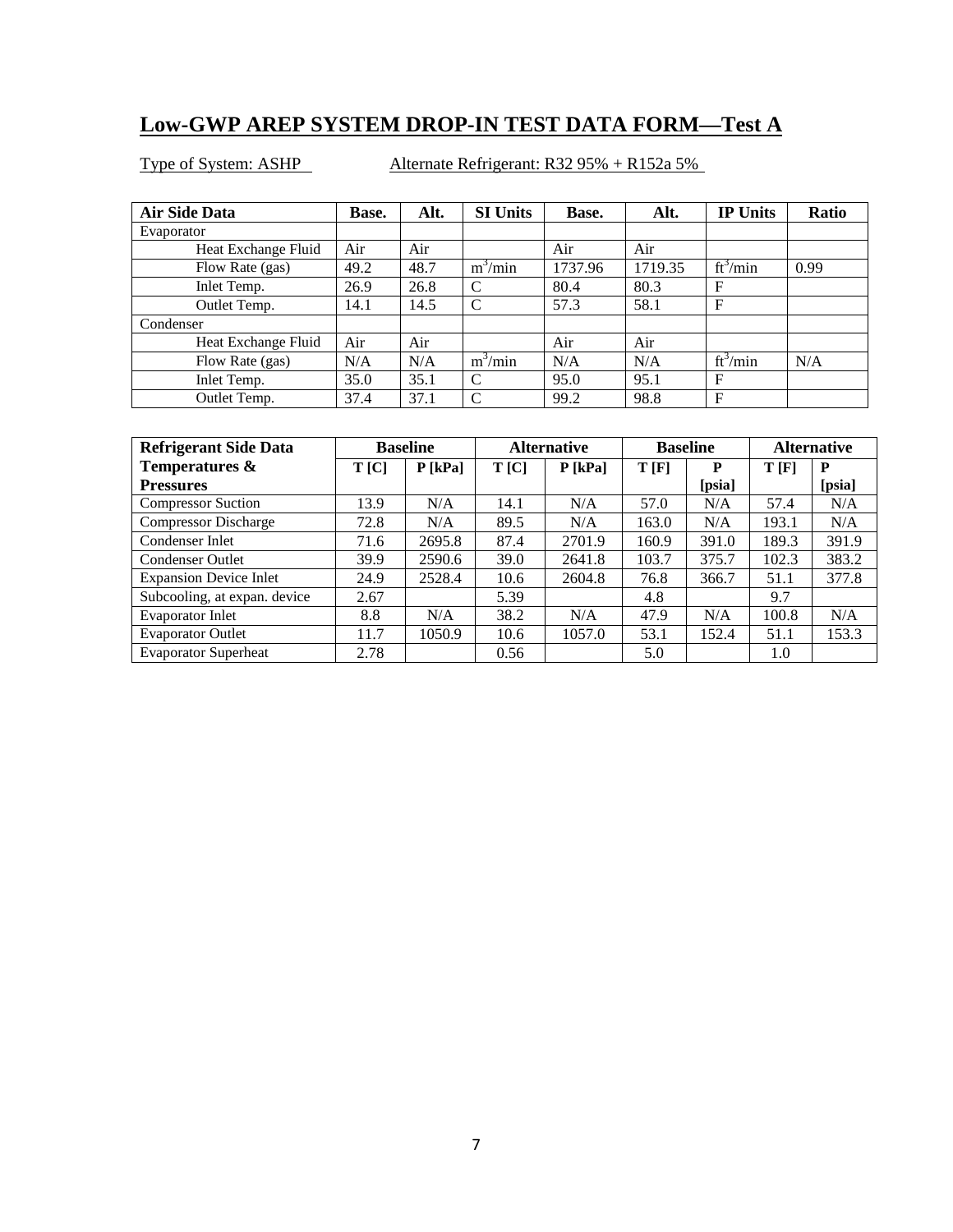### **Low\_GWP AREP SYSTEM DROP-IN TEST DATA FORM—Test B**

Manufacturer: National Refrigerants, Inc. Manufacturer's Notation: R32 95% + R152a 5%

| <b>Comparison Data</b>            |         |      | Base.         | Alt.          | <b>SI Units</b> | Base.         | Alt.           | <b>IP UNits</b> | Ratio        |
|-----------------------------------|---------|------|---------------|---------------|-----------------|---------------|----------------|-----------------|--------------|
| Mode (Heating/Cooling)            |         |      | Cooling       | Cooling       | <b>NA</b>       | Cooling       | Cooling        | <b>NA</b>       | <b>NA</b>    |
| Compressor Type                   |         |      | Danfoss       | Danfoss       | <b>NA</b>       | Danfoss       | Danfoss        | NA              | NA           |
|                                   |         |      | Model #       | Model #       |                 | Model #       | Model #        |                 |              |
|                                   |         |      | <b>HRH048</b> | <b>HRH048</b> |                 | <b>HRH048</b> | <b>HRH048U</b> |                 |              |
|                                   |         |      | U1LP6         | U1LP6         |                 | U1LP6         | 1LP6           |                 |              |
| <b>Compressor Displacement</b>    |         |      | 9.8           | 9.8           | $m^3/m$ in      | 346           | 346            | $ft^3/min$      | $\mathbf{1}$ |
| <b>Nominal Motor Size</b>         |         |      | 0.25          | 0.25          | hp              |               |                |                 | 1            |
| Motor Speed                       |         |      | 850           | 850           | rpm             |               |                |                 | $\mathbf{1}$ |
| <b>Expansion Device Type</b>      |         |      | <b>R410A</b>  | <b>R410A</b>  |                 |               |                |                 |              |
|                                   |         |      | <b>TXV</b>    | <b>TXV</b>    |                 |               |                |                 |              |
| Lubricant Charge                  |         |      | 0.88          | 0.88          | kg              | 1.94          | 1.94           | 1 <sub>b</sub>  |              |
| Refrigerant Charge                |         | 6.38 | 6.58          | kg            | 14              | 14.5          | 1 <sub>b</sub> | 1               |              |
| <b>Refrigerant Mass Flow Rate</b> |         | 5.98 | 4.08          | kg/min        | 13.18           | 8.99          | lb/min         | 0.68            |              |
| Composition, at compr. Inlet      |         | N/A  | N/A           | $%$ wt        |                 |               |                |                 |              |
| if applicable                     |         |      |               |               |                 |               |                |                 |              |
| Ambient                           | $In -$  | db   | 25.83         | 25.77         | $\mathbf C$     | 78.50         | 78.39          | $\mathbf F$     |              |
| Temps.                            | door    | wb   | 19.49         | 19.53         | $\mathbf C$     | 67.09         | 67.16          | F               |              |
|                                   | $Out -$ | $db$ | 29.92         | 30.30         | $\overline{C}$  | 85.85         | 86.54          | $\overline{F}$  |              |
|                                   | door    | wb   | 12.78         | 12.78         | $\overline{C}$  | 55.00         | 55.00          | F               |              |
| <b>Total Capacity</b>             |         |      | 20072         | 21013         | W               | 68486         | 71698          | Btu/hr          | 1.05         |
| Sensible Capacity                 |         |      | N/A           | N/A           | W               | N/A           | N/A            | Btu/hr          | N/A          |
| <b>Total System Power Input</b>   |         |      | 3928          | 4066          | W               | 3928          | 4066           | W               | 1.04         |
| <b>Compressor Power Input</b>     |         |      | 3192          | 3333          | W               | 3192          | 3333           | W               | 1.04         |
| <b>Energy Efficiency Ratio</b>    |         |      |               |               |                 | 17.43         | 17.63          | Btuh/W          | 1.01         |
| (EER)                             |         |      |               |               |                 |               |                |                 |              |
| Coeff. Of Performance             |         |      | 5.11          | 5.17          | W/W             |               |                |                 | 1.01         |
| (COP)                             |         |      |               |               |                 |               |                |                 |              |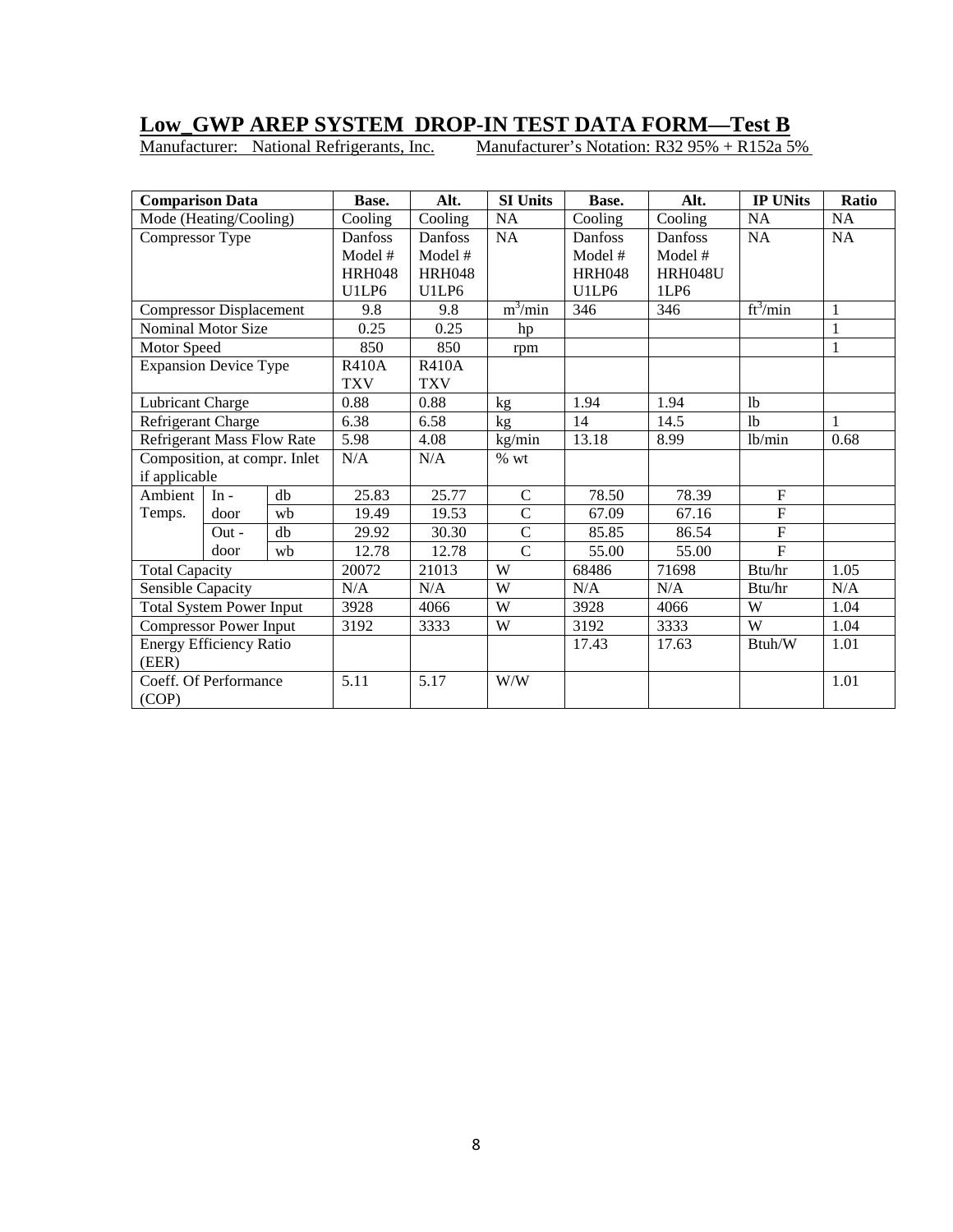# **Low-GWP AREP SYSTEM DROP-IN TEST DATA FORM—Test B**

| <b>Air Side Data</b> | Base. | Alt.  | <b>SI Units</b> | Base.   | Alt.    | <b>IP Units</b> | Ratio |
|----------------------|-------|-------|-----------------|---------|---------|-----------------|-------|
| Evaporator           |       |       |                 |         |         |                 |       |
| Heat Exchange Fluid  | Air   | Air   |                 | Air     | Air     |                 |       |
| Flow Rate (gas)      | 49.23 | 49    | $m^3/min$       | 1738.67 | 1730.37 | $ft^3/min$      | 1.00  |
| Inlet Temp.          | 26.72 | 26.67 | C               | 80.1    | 80      | $\mathbf F$     |       |
| Outlet Temp.         | 14.45 | 14.11 | C               | 58.01   | 57.39   | $\mathbf F$     |       |
| Condenser            |       |       |                 |         |         |                 |       |
| Heat Exchange Fluid  | Air   | Air   |                 | Air     | Air     |                 |       |
| Flow Rate (gas)      | N/A   | N/A   | $m^3/min$       | N/A     | N/A     | $ft^3/min$      | N/A   |
| Inlet Temp.          | 27.78 | 27.85 | C               | 82      | 82.13   | $\mathbf F$     |       |
| Outlet Temp.         | 30.27 | 30.53 | C               | 86.48   | 86.96   | $\mathbf F$     |       |

| <b>Refrigerant Side Data</b>  |      | <b>Baseline</b> |        | <b>Alternative</b> |       | <b>Baseline</b> |        | <b>Alternative</b> |
|-------------------------------|------|-----------------|--------|--------------------|-------|-----------------|--------|--------------------|
| Temperatures &                | T[C] | $P$ [kPa]       | T[C]   | $P$ [kPa]          | T[F]  | P               | T[F]   | P                  |
| <b>Pressures</b>              |      |                 |        |                    |       | [psia]          |        | [psia]             |
| <b>Compressor Suction</b>     | 14.5 | N/A             | 13.5   | N/A                | 58.1  | N/A             | 56.3   | N/A                |
| <b>Compressor Discharge</b>   | 63.3 | N/A             | 77.1   | N/A                | 146.0 | N/A             | 170.8  | N/A                |
| Condenser Inlet               | 62.4 | 2278.44         | 75.4   | 2285.61            | 144.3 | 330.46          | 167.7  | 331.5              |
| <b>Condenser Outlet</b>       | 33.1 | 2173.16         | 32.0   | 2228.39            | 91.7  | 315.19          | 89.5   | 323.2              |
| <b>Expansion Device Inlet</b> | 32.4 | 2052.78         | 31.3   | 2193.77            | 90.4  | 297.73          | 88.3   | 318.18             |
| Subcooling, at expan. device  | 0.8  |                 | 5.2    |                    | 1.5   |                 | 9.4    |                    |
| <b>Evaporator Inlet</b>       | 8.7  | N/A             | 8.8    | N/A                | 47.7  | N/A             | 47.9   | N/A                |
| <b>Evaporator Outlet</b>      | 12.7 | 1047.93         | 10.1   | 1026.22            | 54.9  | 151.99          | 50.1   | 148.84             |
| <b>Evaporator Superheat</b>   | 3.9  |                 | $-0.1$ |                    | 7.0   |                 | $-0.2$ |                    |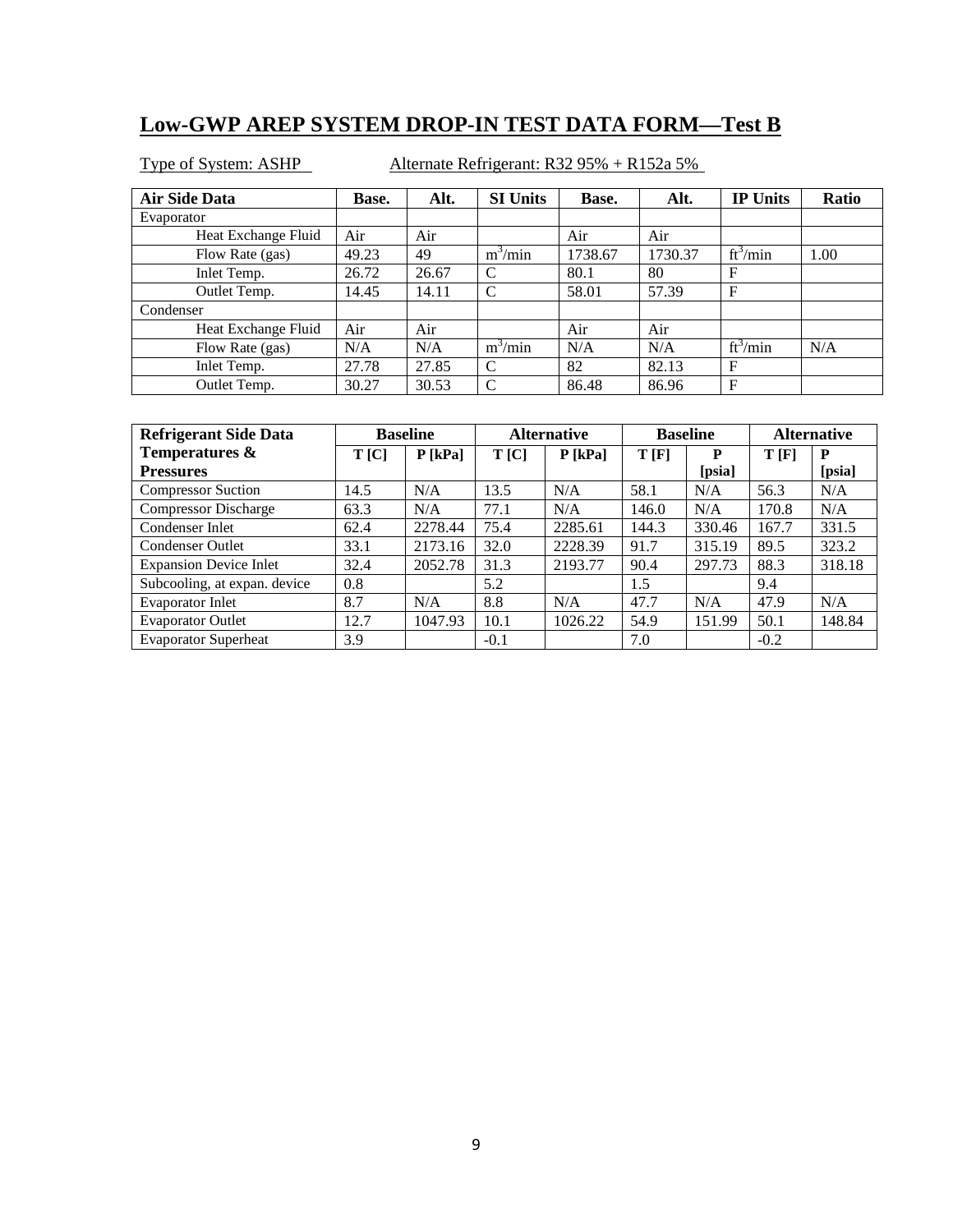## **Low\_GWP AREP SYSTEM DROP-IN TEST DATA FORM—Test C**

Manufacturer: National Refrigerants, Inc. Manufacturer's Notation: R32 95% + R152a 5%

| <b>Comparison Data</b>          |         |      | Base.         | Alt.          | <b>SI Units</b> | Base.     | Alt.           | <b>IP UNits</b> | Ratio |
|---------------------------------|---------|------|---------------|---------------|-----------------|-----------|----------------|-----------------|-------|
| Mode (Heating/Cooling)          |         |      | Cooling       |               |                 |           |                |                 |       |
| Compressor Type                 |         |      | Danfoss       | Danfoss       |                 |           |                |                 |       |
|                                 |         |      | Model #       | Model #       |                 |           |                |                 |       |
|                                 |         |      | <b>HRH048</b> | <b>HRH048</b> |                 |           |                |                 |       |
|                                 |         |      | U1LP6         | U1LP6         |                 |           |                |                 |       |
| <b>Compressor Displacement</b>  |         | 9.8  | 9.8           | $m^3/m$ in    | 346.08          | 346.08    | $ft^3/min$     | 1               |       |
| <b>Nominal Motor Size</b>       |         |      | 0.25          | 0.25          | hp              |           |                |                 | 1     |
| Motor Speed                     |         |      | 850           | 850           | rpm             |           |                |                 | 1     |
| <b>Expansion Device Type</b>    |         |      | <b>R410A</b>  | <b>R410A</b>  |                 |           |                |                 |       |
|                                 |         |      | <b>TXV</b>    | <b>TXV</b>    |                 |           |                |                 |       |
| Lubricant Charge                |         |      | 0.88          | 0.88          | kg              | 1.94      | 1.94           | 1 <sub>b</sub>  | 1     |
| Refrigerant Charge              |         | 6.38 | 6.58          | kg            | 14              | 14.5      | 1 <sub>b</sub> | 1.04            |       |
| Refrigerant Mass Flow Rate      |         | 5.41 | 3.76          | kg/min        | 11.92           | 8.29      | lb/min         | 0.70            |       |
| Composition, at compr. Inlet    |         |      | N/A           | $%$ wt        |                 |           |                | N/A             |       |
| if applicable                   |         |      |               |               |                 |           |                |                 |       |
| Ambient                         | $In -$  | db   | 26.07         | 25.73         | $\mathsf{C}$    | 78.93     | 78.32          | $\mathbf F$     |       |
| Temps.                          | door    | wb   | 16.02         | 15.68         | $\overline{C}$  | 60.84     | 60.22          | $\overline{F}$  |       |
|                                 | $Out -$ | db   | 29.71         | 30.14         | $\overline{C}$  | 85.47     | 86.25          | $\overline{F}$  |       |
|                                 | door    | wb   | N/A           | N/A           | $\overline{C}$  | $\rm N/A$ | N/A            | $\overline{F}$  |       |
| <b>Total Capacity</b>           |         |      | 18648         | 18702         | W               | 63363     | 63810          | Btu/hr          | 1.01  |
| Sensible Capacity               |         |      | N/A           | N/A           | W               | N/A       | N/A            | Btu/hr          | N/A   |
| <b>Total System Power Input</b> |         |      | 3911          | 4010          | W               | 3911      | 4010           | W               | 1.03  |
| <b>Compressor Power Input</b>   |         |      | 3181          | 3281          | W               | 3181      | 3281           | W               | 1.03  |
| <b>Energy Efficiency Ratio</b>  |         |      |               |               |                 | 16.2      | 15.91          | Btuh/W          | 0.98  |
| (EER)                           |         |      |               |               |                 |           |                |                 |       |
| Coeff. Of Performance           |         |      | 4.75          | 4.66          | W/W             |           |                |                 | 0.98  |
| (COP)                           |         |      |               |               |                 |           |                |                 |       |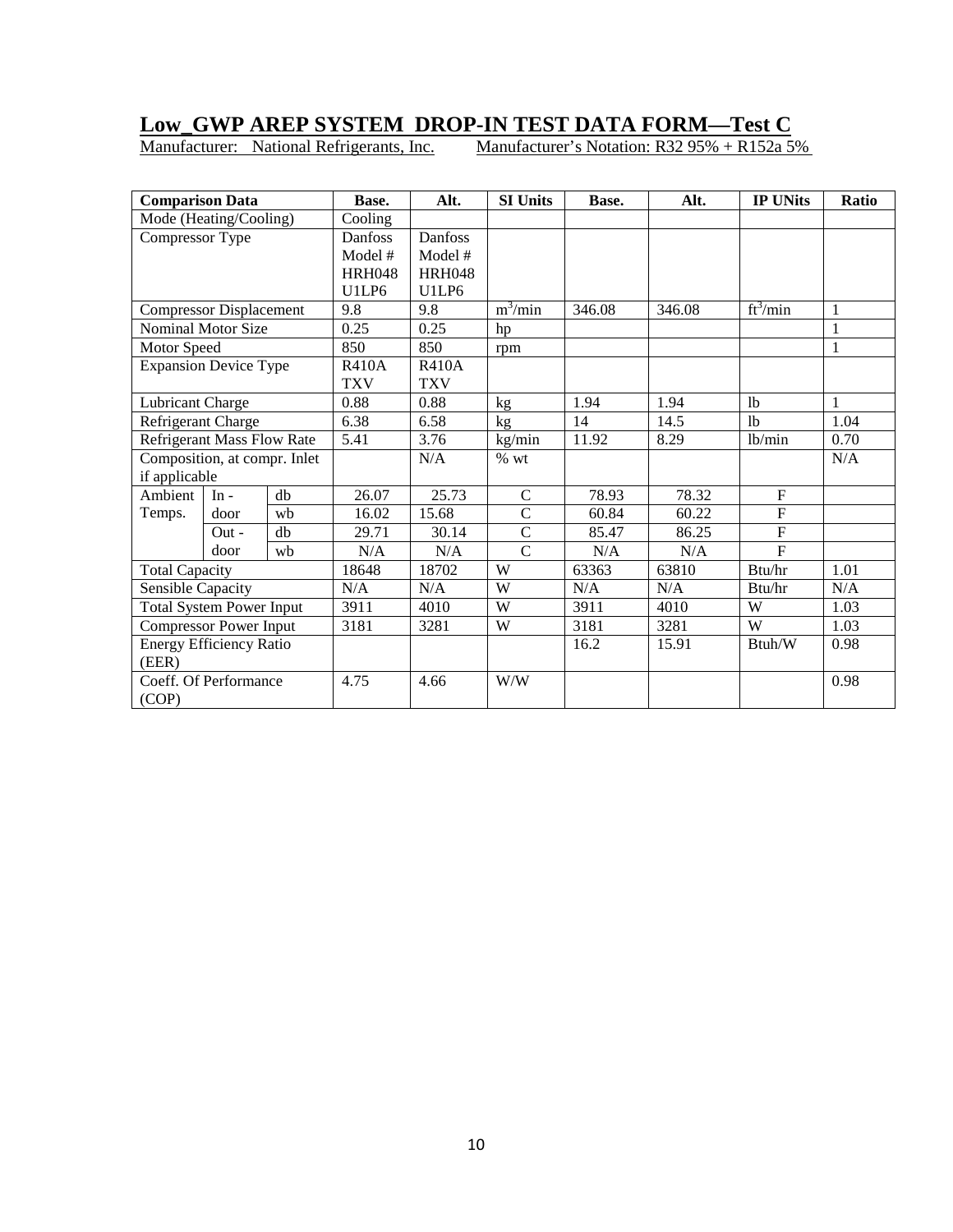# **Low-GWP AREP SYSTEM DROP-IN TEST DATA FORM—Test C**

| <b>Air Side Data</b> | Base. | Alt.  | <b>SI Units</b> | Base.     | Alt. | <b>IP Units</b> | <b>Ratio</b> |     |
|----------------------|-------|-------|-----------------|-----------|------|-----------------|--------------|-----|
| Evaporator           |       |       |                 |           |      |                 |              |     |
| Heat Exchange Fluid  |       | Air   | Air             |           |      |                 |              |     |
| Flow Rate (gas)      |       | 49.07 | 49.1            | $m^3/min$ | 1733 | 1734.12         | $ft^3/min$   |     |
| Inlet Temp.          |       | 27.0  | 26.8            | C         | 80.6 | 80.2            | $\mathbf F$  |     |
| Outlet Temp.         |       | 11.0  | 10.6            | C         | 51.8 | 51.0            | F            |     |
| Condenser            |       |       |                 |           |      |                 |              |     |
| Heat Exchange Fluid  |       | Air   | Air             |           |      |                 |              |     |
| Flow Rate (gas)      |       | N/A   | N/A             | $m^3/min$ | N/A  | N/A             | $ft^3/min$   | N/A |
| Inlet Temp.          |       | 27.7  | 27.8            | C         | 81.8 | 82.1            | $\mathbf F$  |     |
| Outlet Temp.         |       | 29.7  | 30.4            | C         | 85.5 | 86.7            | $\mathbf F$  |     |

| <b>Refrigerant Side Data</b>  |      | <b>Baseline</b> |         | <b>Alternative</b> |       | <b>Baseline</b> |        | <b>Alternative</b> |
|-------------------------------|------|-----------------|---------|--------------------|-------|-----------------|--------|--------------------|
| Temperatures &                | T[C] | $P$ [kPa]       | T[C]    | $P$ [kPa]          | T[F]  | P               | T[F]   | P                  |
| <b>Pressures</b>              |      |                 |         |                    |       | [psia]          |        | [psia]             |
| <b>Compressor Suction</b>     | 11.5 | N/A             | 6.7     | N/A                | 52.7  | N/A             | 44.0   | N/A                |
| <b>Compressor Discharge</b>   | 64.9 | N/A             | 75.6    | N/A                | 148.8 | N/A             | 168.0  | N/A                |
| Condenser Inlet               | 63.4 | 2224.11         | 73.1    | 2237.97            | 146.7 | 322.58          | 163.6  | 324.59             |
| <b>Condenser Outlet</b>       | 32.1 | 2133.65         | 31.7    | 2188.88            | 89.7  | 309.46          | 89.0   | 317.47             |
| <b>Expansion Device Inlet</b> | 31.6 | 2083.04         | 31.0    | 2158.54            | 89.0  | 302.12          | 87.9   | 313.07             |
| Subcooling, at expan. device  | 2.19 |                 | 4.86    |                    | 3.9   |                 | 8.7    |                    |
| <b>Evaporator Inlet</b>       | 5.7  | N/A             | 5.8     | N/A                | 42.3  | N/A             | 42.4   | N/A                |
| <b>Evaporator Outlet</b>      | 9.1  | 956.79          | 6.4     | 935.89             | 48.4  | 138.77          | 43.5   | 135.74             |
| <b>Evaporator Superheat</b>   | 3.27 |                 | $-0.77$ |                    | 5.9   |                 | $-1.4$ |                    |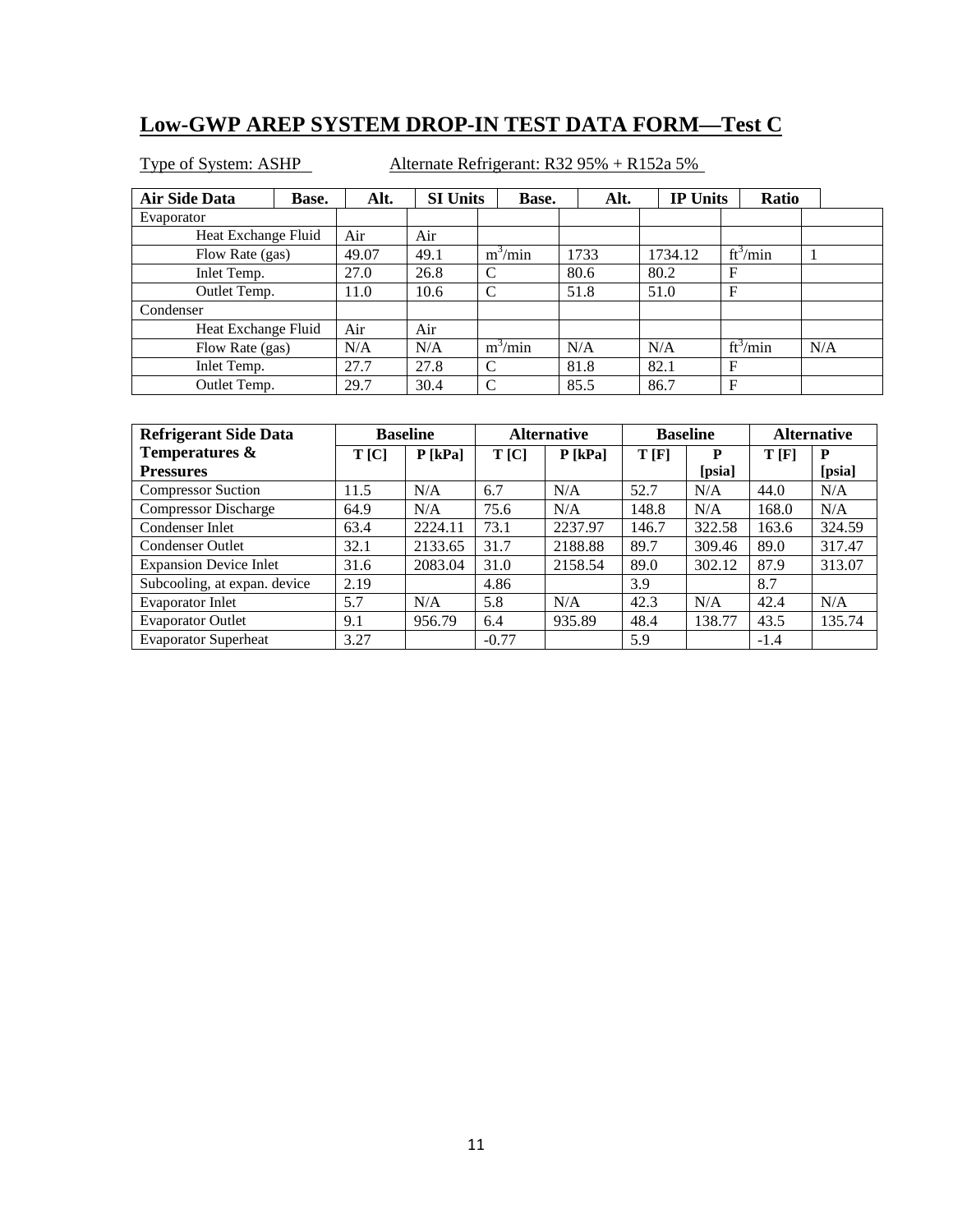# **Low\_GWP AREP SYSTEM DROP-IN TEST DATA FORM—H1**

Manufacturer: National Refrigerants, Inc. Manufacturer's Notation: R32 95% + R152a 5%

| <b>Comparison Data</b>          |                                |      | Base.             | Alt.          | <b>SI Units</b> | Base.  | Alt.           | <b>IP UNits</b>    | Ratio        |
|---------------------------------|--------------------------------|------|-------------------|---------------|-----------------|--------|----------------|--------------------|--------------|
|                                 | Mode (Heating/Cooling)         |      | Heating           |               |                 |        |                |                    |              |
| Compressor Type                 |                                |      | Danfoss           | Danfoss       |                 |        |                |                    |              |
|                                 |                                |      | Model #           | Model #       |                 |        |                |                    |              |
|                                 |                                |      | <b>HRH048</b>     | <b>HRH048</b> |                 |        |                |                    |              |
|                                 |                                |      | U1LP <sub>6</sub> | U1LP6         |                 |        |                |                    |              |
|                                 | <b>Compressor Displacement</b> |      | 9.8               | 9.8           | $m^3/min$       | 346.08 | 346.08         | $ft^3/min$         | $\mathbf{1}$ |
| Nominal Motor Size              |                                | 0.25 | 0.25              | hp            |                 |        |                | $\mathbf{1}$       |              |
| Motor Speed                     |                                |      | 850               | 850           | rpm             |        |                |                    | $\mathbf{1}$ |
| <b>Expansion Device Type</b>    |                                |      | orifice           | orifice       |                 |        |                |                    |              |
| Lubricant Charge                |                                |      | 0.88              | 0.88          | kg              | 1.94   | 1.94           | 1 <sub>b</sub>     |              |
| Refrigerant Charge              |                                | 6.38 | 6.58              | kg            | 14              | 14.5   | 1 <sub>b</sub> | $\mathbf{1}$       |              |
| Ref. Mass Flow Rate             |                                | 4.34 | 3.43              | kg/min        | 9.56            | 7.57   | lb/min         | 0.79               |              |
| Composition, at compr.          |                                | N/A  | N/A               | $%$ wt        |                 |        |                |                    |              |
| Inlet if applicable             |                                |      |                   |               |                 |        |                |                    |              |
| Ambient                         | $In -$                         | db   | 21.66             | 20.8          | $\mathbf C$     | 70.98  | 69.44          | $\mathbf F$        |              |
| Temps.                          | door                           | wb   | 16.71             | 16.17         | $\mathbf C$     | 62.08  | 61.1           | $\overline{F}$     |              |
|                                 | $Out -$                        | db   | 8.22              | 7.81          | $\mathbf C$     | 46.79  | 46.05          | $\overline{F}$     |              |
|                                 | door                           | wb   | 3.72              | 3.72          | $\mathsf{C}$    | 38.7   | 38.7           | $\overline{F}$     |              |
| <b>Total Capacity</b>           |                                |      | 17339             | 18159.94      | W               | 59162  | 62022          | Btu/hr             | 1.05         |
| Sensible Capacity               |                                |      | N/A               | N/A           | W               | N/A    | N/A            | B <sub>tu/hr</sub> | N/A          |
| <b>Total System Power Input</b> |                                | 5163 | 4983              | W             | 5163            | 4983   | W              | 0.97               |              |
| <b>Compressor Power Input</b>   |                                | 4403 | 4219              | W             | 4403            | 4219   | W              | 0.96               |              |
| <b>Energy Efficiency Ratio</b>  |                                |      |                   |               | 11.46           | 12.45  | Btuh/W         | 1.09               |              |
| (EER)                           |                                |      |                   |               |                 |        |                |                    |              |
|                                 | Coeff. Of Performance          |      | 3.36              | 3.65          | W/W             |        |                |                    | 1.09         |
| (COP)                           |                                |      |                   |               |                 |        |                |                    |              |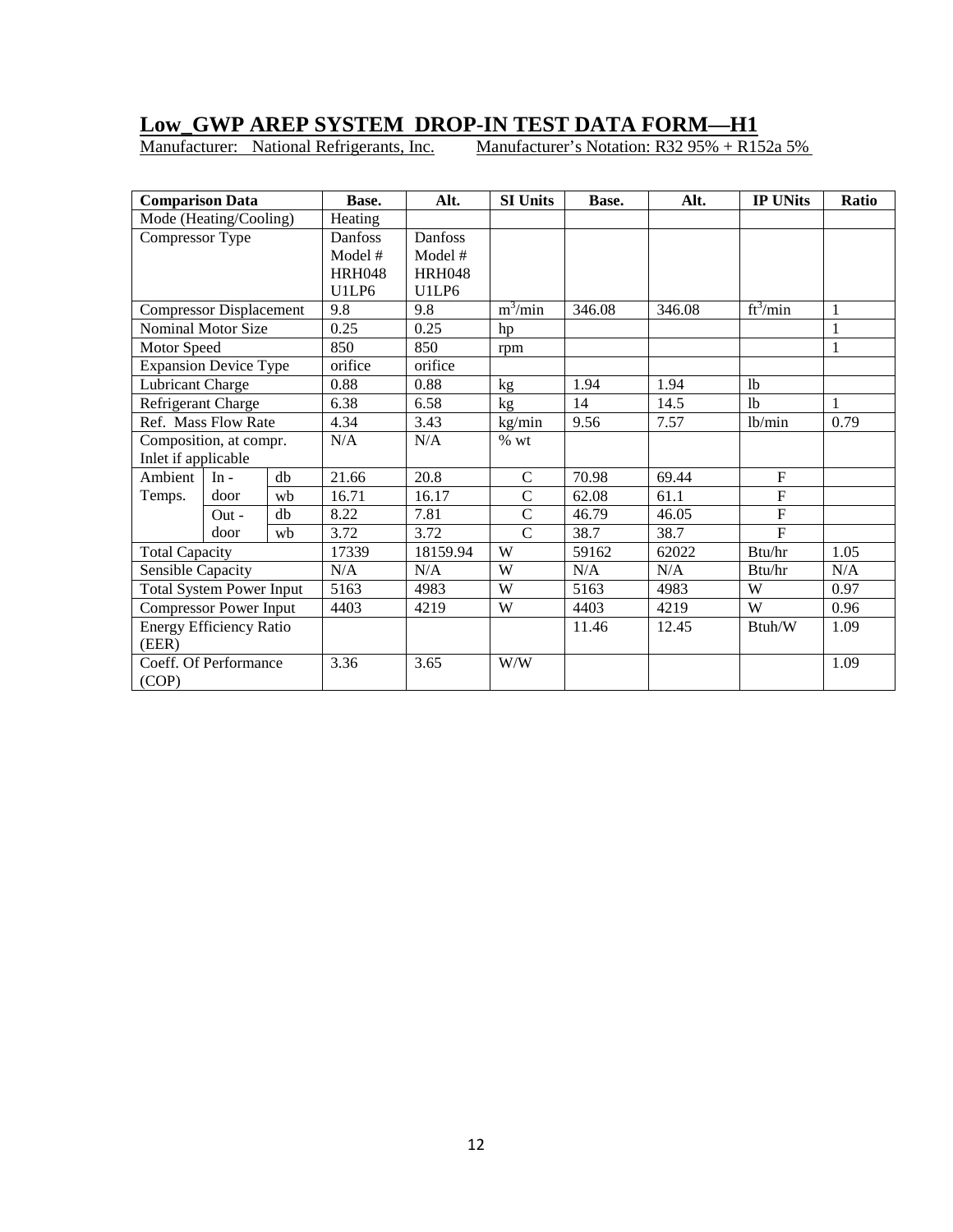# **Low-GWP AREP SYSTEM DROP-IN TEST DATA FORM—H1**

| <b>Air Side Data</b> | Base. | Alt. | <b>SI Units</b> | Base. | Alt.  | <b>IP Units</b> | Ratio     |
|----------------------|-------|------|-----------------|-------|-------|-----------------|-----------|
| Evaporator           |       |      |                 |       |       |                 |           |
| Heat Exchange Fluid  | Air   | Air  |                 | Air   | Air   |                 |           |
| Flow Rate (gas)      | N/A   | N/A  | $m^3/m$ in      | N/A   | N/A   | $ft^3/min$      | <b>NA</b> |
| Inlet Temp.          | 8.5   | 8.4  | C               | 47.4  | 47.1  | $\mathbf F$     |           |
| Outlet Temp.         | 7.8   | 7.5  | C               | 46.1  | 45.5  | F               |           |
| Condenser            |       |      |                 |       |       |                 |           |
| Heat Exchange Fluid  | Air   | Air  |                 | Air   | Air   |                 |           |
| Flow Rate (gas)      | 48.8  | 48.9 | $m^3/min$       | 1725  | 1726  | $ft^3/min$      | N/A       |
| Inlet Temp.          | 21.7  | 21.1 | C               | 71.0  | 70.0  | $\mathbf F$     |           |
| Outlet Temp.         | 41.8  | 41.8 | C               | 107.2 | 107.3 | $\mathbf F$     |           |

| <b>Refrigerant Side Data</b>  |        | <b>Baseline</b> |        | <b>Alternative</b> |       | <b>Baseline</b> |        | <b>Alternative</b> |
|-------------------------------|--------|-----------------|--------|--------------------|-------|-----------------|--------|--------------------|
| Temperatures &                | T[C]   | $P$ [kPa]       | T[C]   | $P$ [kPa]          | T[F]  | P               | T[F]   | P                  |
| <b>Pressures</b>              |        |                 |        |                    |       | [psia]          |        | [psia]             |
| <b>Compressor Suction</b>     | 7.2    | N/A             | 2.8    | N/A                | 44.9  | N/A             | 37.0   | N/A                |
| <b>Compressor Discharge</b>   | 92.0   | N/A             | 87.5   | N/A                | 197.7 | N/A             | 189.5  | N/A                |
| Condenser Inlet               | 85.3   | 3067.8          | 78.9   | 2814.9             | 185.5 | 445.0           | 174.1  | 408.3              |
| <b>Condenser Outlet</b>       | 27.4   | 3028.0          | 31.1   | 2784.7             | 81.3  | 439.2           | 88.0   | 403.9              |
| <b>Expansion Device Inlet</b> | 26.5   | 3001.3          | 30.0   | 2765.8             | 79.7  | 435.3           | 86.0   | 401.1              |
| Subcooling, at expan. device  | 22.9   |                 | 16.4   |                    | 41.2  |                 | 29.6   |                    |
| Evaporator Inlet              | $-0.4$ | N/A             | 1.9    | N/A                | 31.3  | N/A             | 35.5   | N/A                |
| <b>Evaporator Outlet</b>      | 4.9    | 790.8           | 2.7    | 829.9              | 40.8  | 114.7           | 36.9   | 120.4              |
| <b>Evaporator Superheat</b>   | 5.2    |                 | $-0.6$ |                    | 9.3   |                 | $-1.0$ |                    |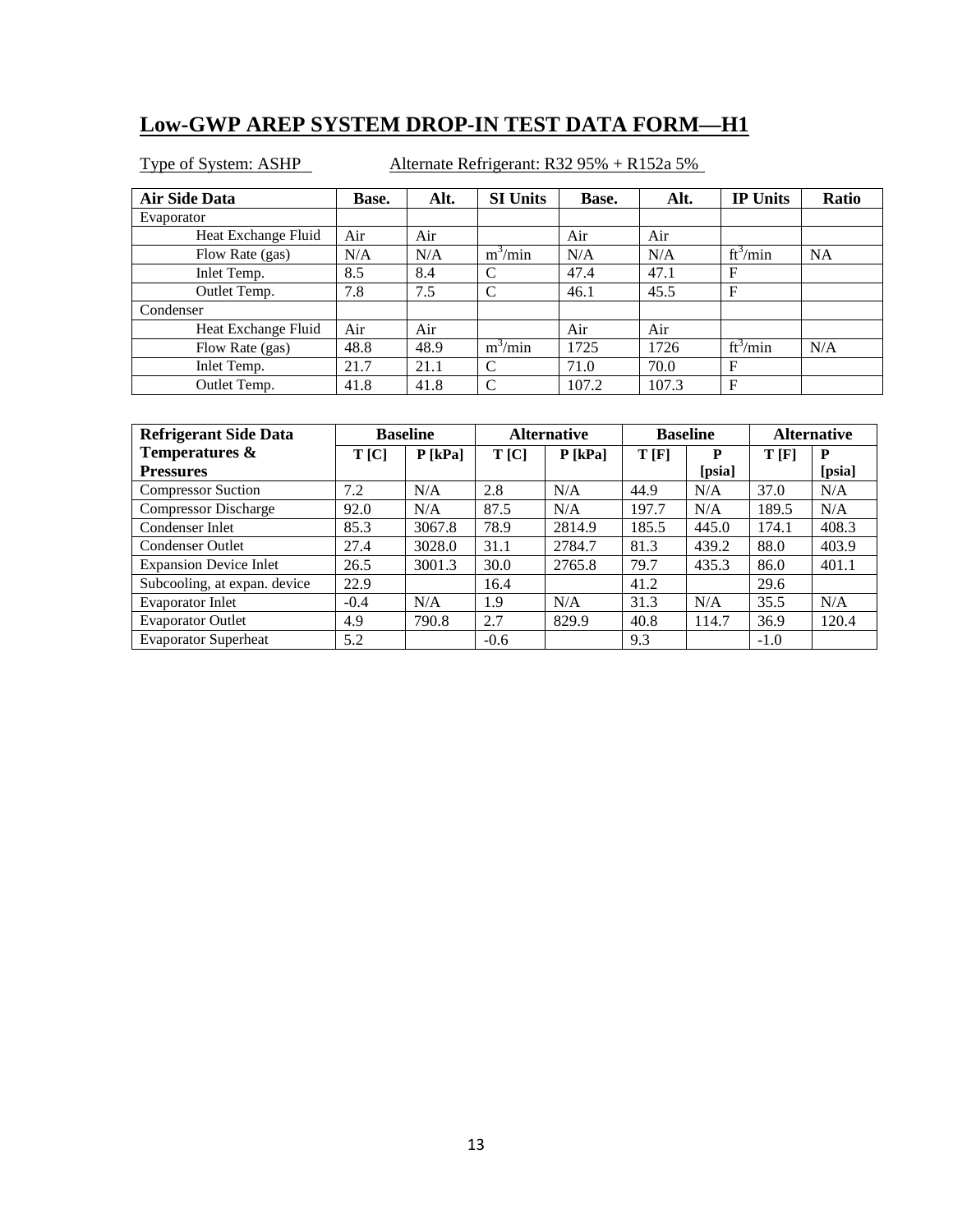# **Low GWP AREP SYSTEM DROP-IN TEST DATA FORM— H2**<br>Manufacturer: National Refrigerants, Inc. Manufacturer's Notation: R32 95% + R152a 5%

Manufacturer: National Refrigerants, Inc.

| <b>Comparison Data</b>         |                                 |         | Base.         | Alt.          | <b>SI Units</b> | Base.   | Alt.           | <b>IP UNits</b> | Ratio |
|--------------------------------|---------------------------------|---------|---------------|---------------|-----------------|---------|----------------|-----------------|-------|
|                                | Mode (Heating/Cooling)          |         | Heating       |               |                 |         |                |                 |       |
| Compressor Type                |                                 |         | Danfoss       | Danfoss       |                 |         |                |                 |       |
|                                |                                 |         | Model #       | Model $#$     |                 |         |                |                 |       |
|                                |                                 |         | <b>HRH048</b> | <b>HRH048</b> |                 |         |                |                 |       |
|                                |                                 |         | U1LP6         | U1LP6         |                 |         |                |                 |       |
|                                | <b>Compressor Displacement</b>  |         | 9.8           | 9.8           | $m^3/m$ in      | 346.08  | 346.08         | $ft^3/min$      | 1     |
| <b>Nominal Motor Size</b>      |                                 | 0.25    | 0.25          | hp            |                 |         |                | 1               |       |
| Motor Speed                    |                                 |         | 850           | 850           | rpm             |         |                |                 | 1     |
| <b>Expansion Device Type</b>   |                                 |         | orifice       | orifice       |                 |         |                |                 |       |
| Lubricant Charge               |                                 | 0.88    | 0.88          | kg            | 1.94            | 1.94    | 1 <sub>b</sub> |                 |       |
| Refrigerant Charge             |                                 | 6.38    | 6.58          | kg            | 14              | 14.5    | 1 <sub>b</sub> | 1               |       |
| <b>Ref. Mass Flow Rate</b>     |                                 | 3.78    | 2.9           | kg/min        | 8.34            | 6.39    | lb/min         | 0.77            |       |
| Composition, at compr.         |                                 | N/A     | N/A           | $%$ wt        |                 |         |                |                 |       |
| Inlet if applicable            |                                 |         |               |               |                 |         |                |                 |       |
| Ambient                        | $In -$                          | db      | 21.52         | 20.66         | $\mathcal{C}$   | 70.73   | 69.18          | ${\bf F}$       |       |
| Temps.                         | door                            | wh      | 16.38         | 16.17         | $\mathcal{C}$   | 61.49   | 61.1           | $\overline{F}$  |       |
|                                | $Out -$                         | db      | 1.34          | 1.26          | $\overline{C}$  | 34.41   | 34.27          | $\overline{F}$  |       |
|                                | door                            | wh      | $-0.94$       | $-0.94$       | $\overline{C}$  | 30.3    | 30.3           | $\overline{F}$  |       |
| <b>Total Capacity</b>          |                                 |         | 14963         | 15271         | W               | 51054   | 52105          | Btu/hr          | 1.02  |
| Sensible Capacity              |                                 |         | N/A           | N/A           | W               | N/A     | N/A            | Btu/hr          | N/A   |
|                                | <b>Total System Power Input</b> |         | 4745.36       | 4550.85       | W               | 4745.36 | 4550.85        | W               | 0.96  |
| <b>Compressor Power Input</b>  |                                 | 3974.31 | 3779.83       | W             | 3974.31         | 3779.83 | W              | 0.95            |       |
| <b>Energy Efficiency Ratio</b> |                                 |         |               |               | 10.76           | 11.45   | Btuh/W         | 1.06            |       |
| (EER)                          |                                 |         |               |               |                 |         |                |                 |       |
|                                | Coeff. Of Performance           |         | 3.15          | 3.36          | W/W             |         |                |                 | 1.07  |
| (COP)                          |                                 |         |               |               |                 |         |                |                 |       |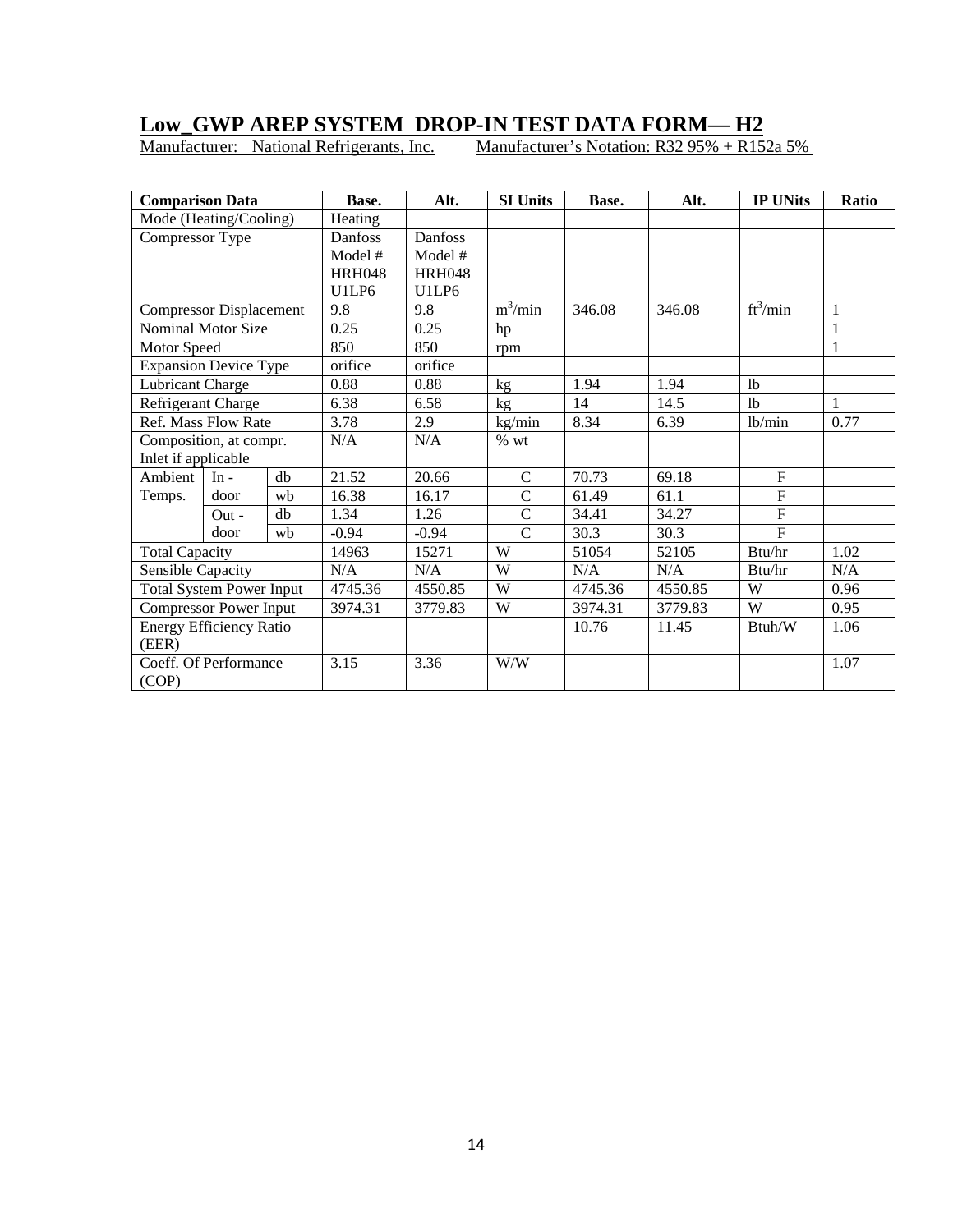# **Low-GWP AREP SYSTEM DROP-IN TEST DATA FORM—H2**

| <b>Air Side Data</b> | Base. | Alt.             | <b>SI Units</b> | Base. | Alt.  | <b>IP Units</b> | Ratio     |
|----------------------|-------|------------------|-----------------|-------|-------|-----------------|-----------|
| Evaporator           |       |                  |                 |       |       |                 |           |
| Heat Exchange Fluid  | Air   | Air              |                 | Air   | Air   |                 |           |
| Flow Rate (gas)      | N/A   | N/A              | $m^3/min$       | N/A   | N/A   | $ft^3/min$      | <b>NA</b> |
| Inlet Temp.          | 1.9   | 1.7              | C               | 35.4  | 35.1  | $\mathbf F$     |           |
| Outlet Temp.         | 1.0   | $\overline{1.2}$ | C               | 33.8  | 34.2  | F               |           |
| Condenser            |       |                  |                 |       |       |                 |           |
| Heat Exchange Fluid  | Air   | Air              |                 | Air   | Air   |                 |           |
| Flow Rate (gas)      | 48.9  | 48.9             | $m^3/min$       | 1728  | 1726  | $ft^3/min$      | 1.0       |
| Inlet Temp.          | 21,77 | 21.1             | C               | 71.2  | 69.9  | $\mathbf F$     |           |
| Outlet Temp.         | 38.8  | 38.4             | C               | 101.9 | 101.1 | F               |           |

| <b>Refrigerant Side Data</b>  |        | <b>Baseline</b> |        | <b>Alternative</b> |       | <b>Baseline</b> |        | <b>Alternative</b> |
|-------------------------------|--------|-----------------|--------|--------------------|-------|-----------------|--------|--------------------|
| Temperatures &                | T[C]   | $P$ [kPa]       | T[C]   | $P$ [kPa]          | T[F]  | P               | T[F]   | P                  |
| <b>Pressures</b>              |        |                 |        |                    |       | [psia]          |        | [psia]             |
| <b>Compressor Suction</b>     | 0.3    | N/A             | $-2.9$ | N/A                | 32.5  | N/A             | 26.7   | N/A                |
| <b>Compressor Discharge</b>   | 85.8   | N/A             | 82.8   | N/A                | 186.5 | N/A             | 181.1  | N/A                |
| Condenser Inlet               | 78.3   | 2688.3          | 73.1   | 2490.9             | 173.0 | 389.9           | 163.5  | 361.3              |
| <b>Condenser Outlet</b>       | 27.5   | 2658.2          | 31.6   | 2468.8             | 81.5  | 385.5           | 88.9   | 358.1              |
| <b>Expansion Device Inlet</b> | 26.2   | 2637.1          | 29.7   | 2455.1             | 79.2  | 382.5           | 85.4   | 356.1              |
| Subcooling, at expan. device  | 17.6   |                 | 11.8   |                    | 31.7  |                 | 21.2   |                    |
| <b>Evaporator Inlet</b>       | $-4.9$ | N/A             | $-3.4$ | N/A                | 23.2  | N/A             | 25.8   | N/A                |
| <b>Evaporator Outlet</b>      | $-2.0$ | 682.7           | $-3.0$ | 694.0              | 28.4  | 99.0            | 26.7   | 100.7              |
| <b>Evaporator Superheat</b>   | 2.8    |                 | $-0.8$ |                    | 5.0   |                 | $-1.4$ |                    |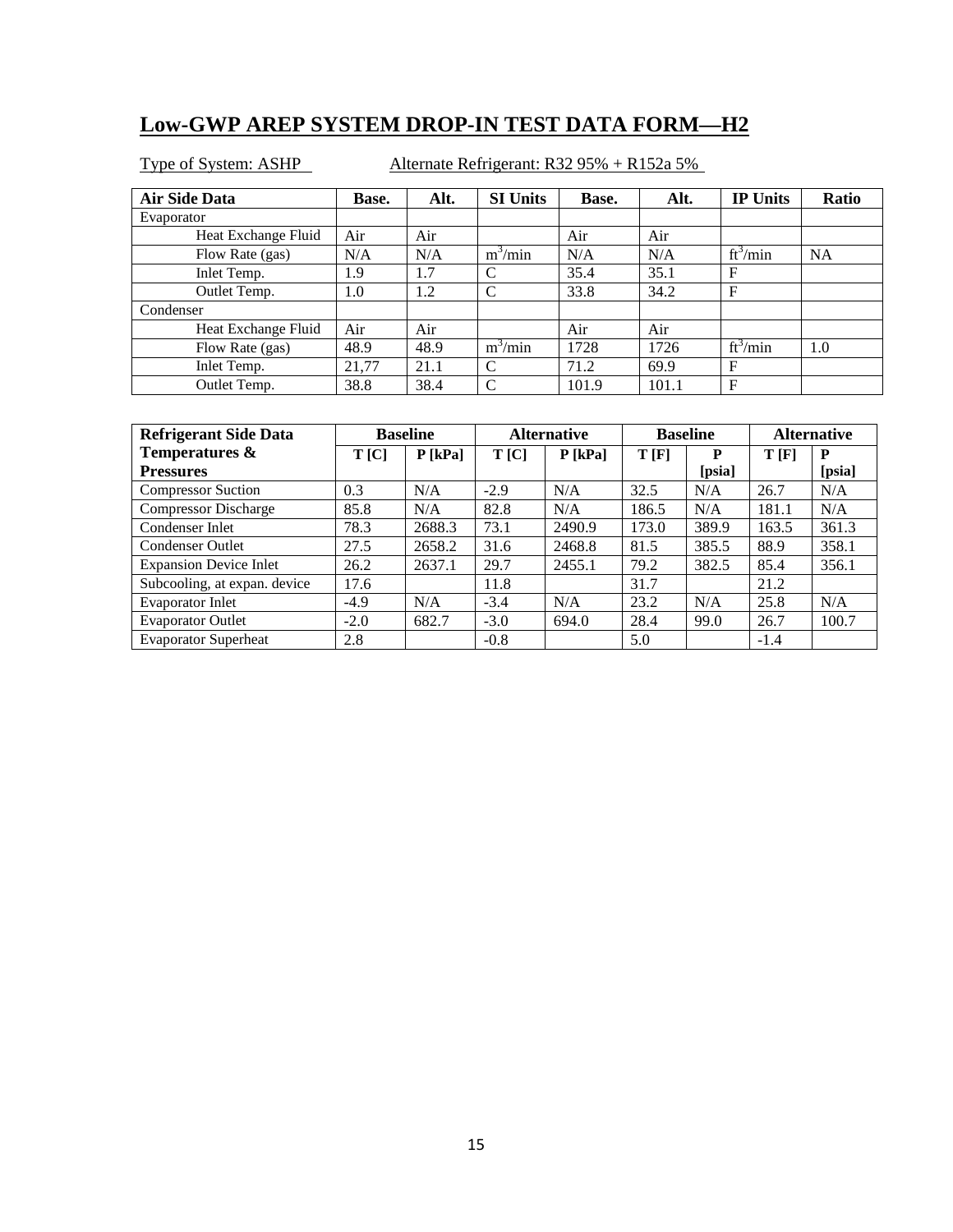# **Low\_GWP AREP SYSTEM\_DROP-IN TEST DATA FORM—H3**<br>Manufacturer: National Refrigerants, Inc. Manufacturer's Notation: R32 95% + R152a 5%

Manufacturer: National Refrigerants, Inc.

| <b>Comparison Data</b>          |                                |      | Base.                          | Alt.                           | <b>SI Units</b> | Base.  | Alt.           | <b>IP UNits</b> | <b>Ratio</b> |
|---------------------------------|--------------------------------|------|--------------------------------|--------------------------------|-----------------|--------|----------------|-----------------|--------------|
|                                 | Mode (Heating/Cooling)         |      | Heating                        |                                |                 |        |                |                 |              |
| Compressor Type                 |                                |      | Danfoss                        | Danfoss                        |                 |        |                |                 |              |
|                                 |                                |      | Model #                        | Model #                        |                 |        |                |                 |              |
|                                 |                                |      | <b>HRH048</b>                  | <b>HRH048</b>                  |                 |        |                |                 |              |
|                                 |                                |      | U <sub>1</sub> LP <sub>6</sub> | U <sub>1</sub> LP <sub>6</sub> |                 |        |                |                 |              |
|                                 | <b>Compressor Displacement</b> |      | 9.8                            | 9.8                            | $m^3/m$ in      | 346.08 | 346.08         | $ft^3/min$      | $\mathbf{1}$ |
| Nominal Motor Size              |                                | 0.25 | 0.25                           | hp                             |                 |        |                | $\mathbf{1}$    |              |
| Motor Speed                     |                                |      | 850                            | 850                            | rpm             |        |                |                 | 1            |
|                                 | <b>Expansion Device Type</b>   |      | orifice                        | Orifice                        |                 |        |                |                 |              |
| Lubricant Charge                |                                |      | 0.88                           | 0.88                           | kg              | 1.94   | 1.94           | 1 <sub>b</sub>  |              |
| Refrigerant Charge              |                                | 6.38 | 6.58                           | kg                             | 14              | 14.5   | 1 <sub>b</sub> | 1               |              |
| Ref. Mass Flow Rate             |                                | 2.8  | 27.93                          | kg/min                         | 6.18            | 61.57  | lb/min         | 9.96            |              |
| Composition, at compr.          |                                | N/A  | N/A                            | $%$ wt                         |                 |        |                |                 |              |
| Inlet if applicable             |                                |      |                                |                                |                 |        |                |                 |              |
| Ambient                         | $In -$                         | db   | 21.59                          | 20.21                          | $\mathbf C$     | 70.86  | 68.37          | $\mathbf{F}$    |              |
| Temps.                          | door                           | wb   | 16.61                          | 15.73                          | $\mathbf C$     | 61.9   | 60.32          | $\mathbf{F}$    |              |
|                                 | Out -                          | dh   | $-8.79$                        | $-8.8$                         | $\mathcal{C}$   | 16.17  | 16.16          | $\mathbf{F}$    |              |
|                                 | door                           | wb   | $-12.39$                       | $-12.39$                       | $\overline{C}$  | 9.7    | 9.7            | $\mathbf{F}$    |              |
| <b>Total Capacity</b>           |                                |      | 10673                          | 11124                          | W               | 36418  | 37954          | Btu/hr          | 1.04         |
| Sensible Capacity               |                                |      | N/A                            | N/A                            | W               | N/A    | N/A            | Btu/hr          | N/A          |
| <b>Total System Power Input</b> |                                | 4221 | 4031                           | W                              | 4221            | 4031   | W              | 0.95            |              |
| <b>Compressor Power Input</b>   |                                | 3448 | 3254                           | W                              | 3448            | 3254   | W              | 0.94            |              |
| <b>Energy Efficiency Ratio</b>  |                                |      |                                |                                | 8.63            | 9.42   | Btuh/W         | 1.09            |              |
| (EER)                           |                                |      |                                |                                |                 |        |                |                 |              |
|                                 | Coeff. Of Performance          |      | 2.53                           | 2.76                           | W/W             |        |                |                 | 1.09         |
| (COP)                           |                                |      |                                |                                |                 |        |                |                 |              |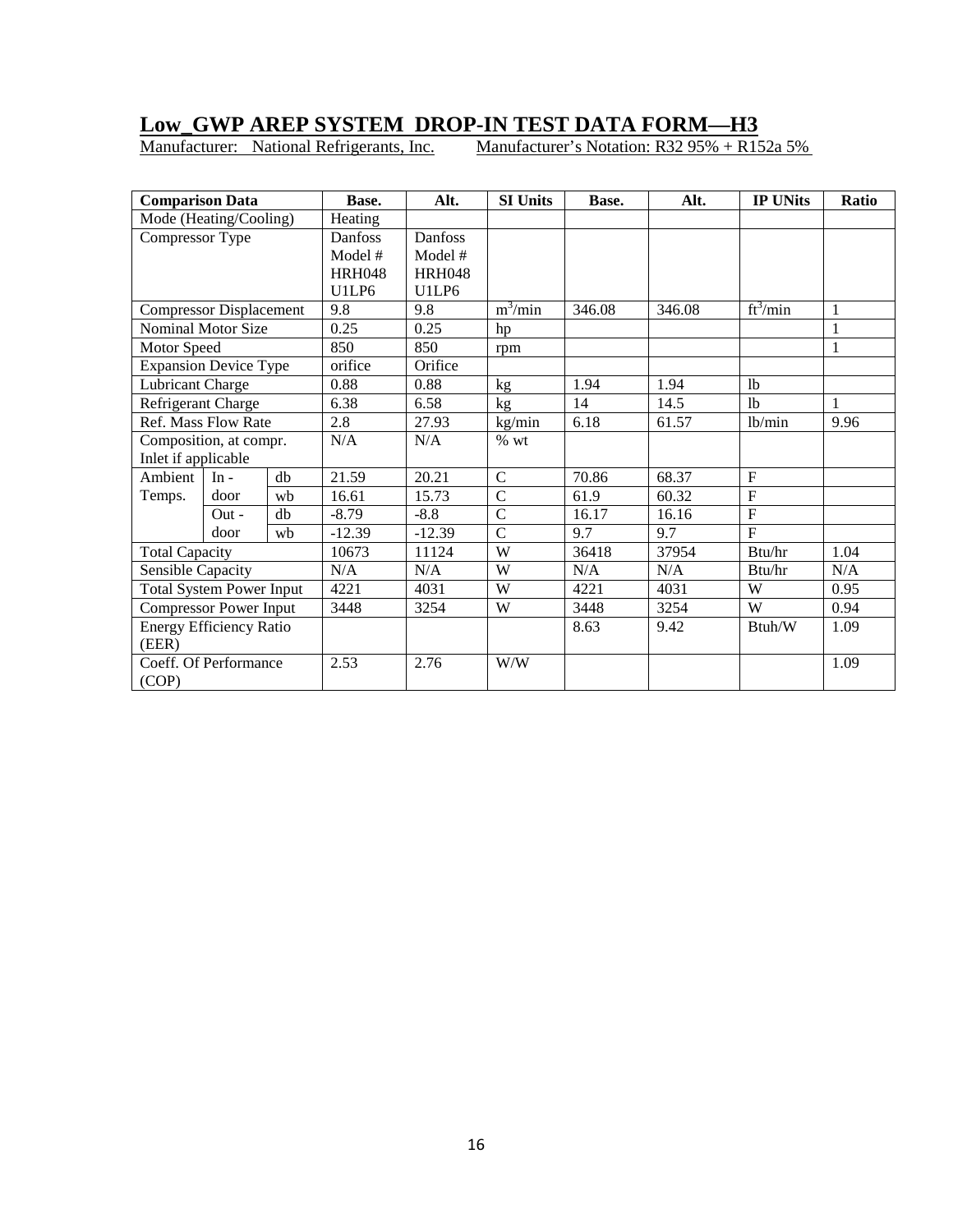# **Low-GWP AREP SYSTEM DROP-IN TEST DATA FORM—H3**

| <b>Air Side Data</b> | Base.  | Alt.   | <b>SI Units</b> | Base. | Alt. | <b>IP Units</b> | Ratio     |
|----------------------|--------|--------|-----------------|-------|------|-----------------|-----------|
| Evaporator           |        |        |                 |       |      |                 |           |
| Heat Exchange Fluid  | Air    | Air    |                 | Air   | Air  |                 |           |
| Flow Rate (gas)      | N/A    | N/A    | $m^3/min$       | N/A   | N/A  | $ft^3/min$      | <b>NA</b> |
| Inlet Temp.          | $-8.0$ | $-8.3$ | C               | 17.6  | 17.0 | $\mathbf F$     |           |
| Outlet Temp.         | $-8.1$ | $-8.9$ | C               | 17.4  | 16.0 | $\mathbf F$     |           |
| Condenser            |        |        |                 |       |      |                 |           |
| Heat Exchange Fluid  | Air    | Air    |                 | Air   | Air  |                 |           |
| Flow Rate (gas)      | 48.9   | 48.9   | $m^3/m$ in      | 1727  | 1726 | $ft^3/min$      | N/A       |
| Inlet Temp.          | 22.1   | 21.1   | C               | 71.8  | 69.9 | $\mathbf F$     |           |
| Outlet Temp.         | 33.8   | 33.2   | C               | 92.9  | 91.8 | $\mathbf F$     |           |

| <b>Refrigerant Side Data</b>  |         | <b>Baseline</b> |         | <b>Alternative</b> |       | <b>Baseline</b> |        | <b>Alternative</b> |
|-------------------------------|---------|-----------------|---------|--------------------|-------|-----------------|--------|--------------------|
| Temperatures &                | T[C]    | $P$ [kPa]       | T[C]    | $P$ [kPa]          | T[F]  | P               | T[F]   | P                  |
| <b>Pressures</b>              |         |                 |         |                    |       | [psia]          |        | [psia]             |
| <b>Compressor Suction</b>     | $-14.0$ | N/A             | $-12.2$ | N/A                | 6.8   | N/A             | 10.0   | N/A                |
| <b>Compressor Discharge</b>   | 72.7    | N/A             | 79.9    | N/A                | 162.8 | N/A             | 175.8  | N/A                |
| Condenser Inlet               | 62.0    | 2176.5          | 66.6    | 2129.9             | 143.6 | 315.7           | 151.9  | 308.9              |
| <b>Condenser Outlet</b>       | 28.8    | 2159.1          | 32.3    | 2114.5             | 83.9  | 313.2           | 90.1   | 306.7              |
| <b>Expansion Device Inlet</b> | 26.8    | 2148.8          | 30.8    | 2102.5             | 80.2  | 311.7           | 87.4   | 304.9              |
| Subcooling, at expan. device  | 8.5     |                 | 4.3     |                    | 15.3  |                 | 7.7    |                    |
| <b>Evaporator Inlet</b>       | $-15.0$ | N/A             | $-13.0$ | N/A                | 5.1   | N/A             | 8.7    | N/A                |
| <b>Evaporator Outlet</b>      | $-14.0$ | 482.3           | $-12.3$ | 503.9              | 6.8   | 70.0            | 9.8    | 73.1               |
| <b>Evaporator Superheat</b>   | 0.8     |                 | $-0.8$  |                    | 1.5   |                 | $-1.5$ |                    |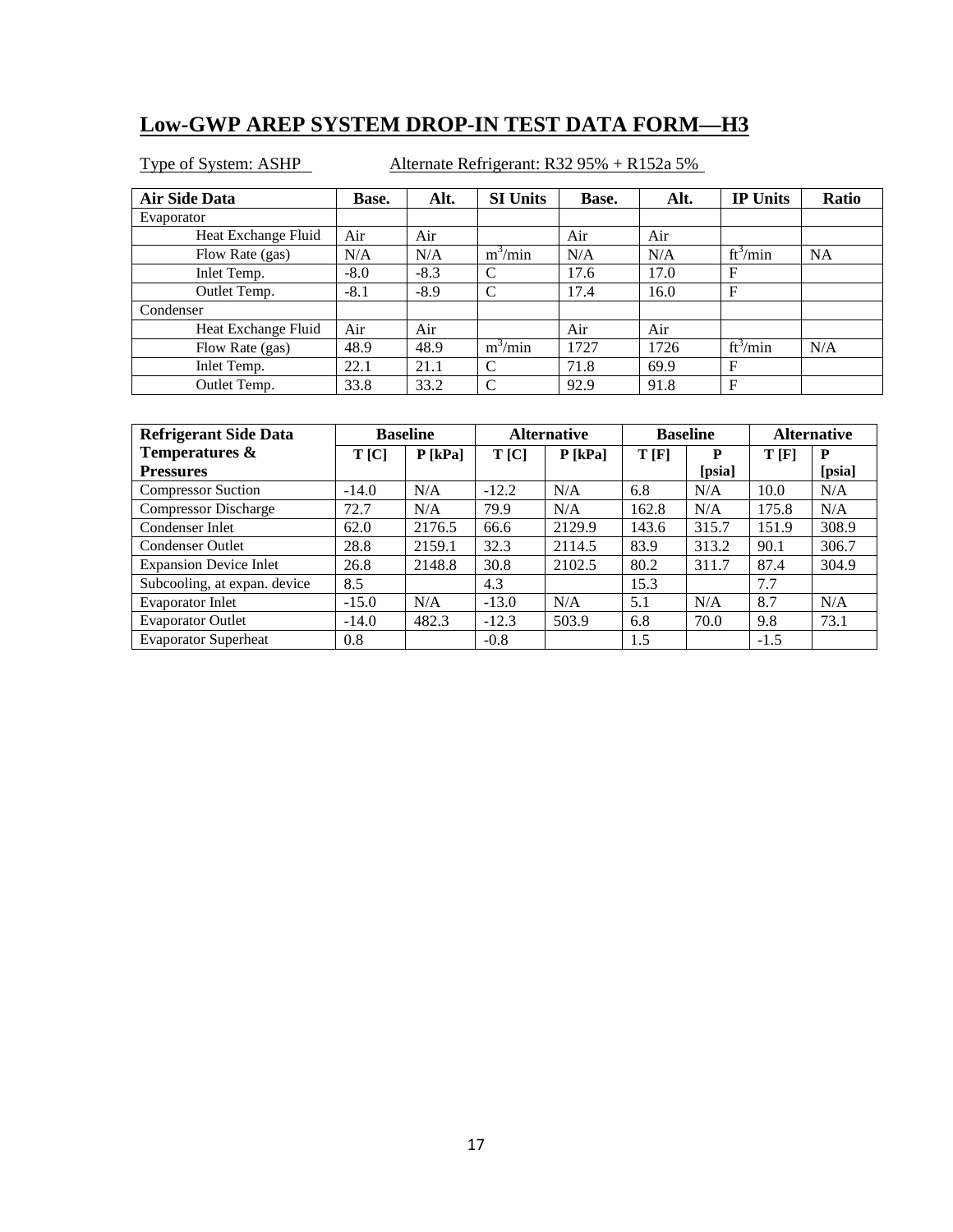#### **4. RESULTS SUMMARY**

The detailed results presented in section 3 above are summarized below to give a general overview of the system performance. Furthermore, the H1 test was repeated with R410A after running R32/R152a mixture to investigate system performance.

Overall cooling results summarized in Table 1 below indicate that the suggested mixture has better performance than R410A in higher temperature lift cases. Efficiency during was greater than R410A by about 3.34% and 1.13% for Cooling Tests A and B respectively. However, for the Cooling Test C, the system performance was slightly reduced by -1.76%. The results also show that the discharge pressures of the alternative refrigerant were similar to that of R410A. Finally, it is shown that the alternative refrigerant has higher volumetric capacity, lower pressure drop through heat exchangers, and higher overall system capacity.

| Cooling |              | Discharge Pressure (PSIa) |          |              | $\sqrt{2}$<br>Air-Side Heat Capacity |        | <b>EER</b>   |           |          |  |
|---------|--------------|---------------------------|----------|--------------|--------------------------------------|--------|--------------|-----------|----------|--|
| Test    |              |                           |          | (Btu/h)      |                                      |        |              | (Btu/W·h) |          |  |
|         | <b>R410A</b> | R32/R152a                 | % Diff   | <b>R410A</b> | R32/R152a                            | % Diff | <b>R410A</b> | R32/R152a | % Diff   |  |
| A       | 390.99       | 391.88                    | $+0.23%$ | 62799        | 68505                                | 9.09%  | 14.09        | 14.57     | $+3.34%$ |  |
|         |              |                           |          |              |                                      |        |              |           |          |  |
| B       | 330.46       | 331.50                    | $+0.31%$ | 68486        | 71698                                | 4.69%  | 17.43        | 17.63     | 1.13%    |  |
|         |              |                           |          |              |                                      |        |              |           |          |  |
| C       | 322.58       | 324.59                    | $+0.62%$ | 63363        | 63810                                | 0.71%  | 16.20        | 15.91     | $-1.76%$ |  |
|         |              |                           |          |              |                                      |        |              |           |          |  |

**Table 1:** Summary of Cooling Test Results

Overall heating test results summarized in Table 2 below indicate that the suggested mixture has better performance than R410A in all heating conditions. The results also show that the alternative refrigerant has lower discharge pressures although the system was charged with 3.6% more charge than that of the R410A system. However, it should be noted here that the system had a large receiver which would render such change in system charge of negligible effect on the system performance. Finally, it is shown that the alternative refrigerant has higher volumetric capacity, lower pressure drop through heat exchangers, and higher overall system capacity.

|                | $\mathbf{1}$ and $\mathbf{2}$ is defining to<br>$\sigma$ require rest research |                           |           |                        |           |        |              |           |         |  |  |  |
|----------------|--------------------------------------------------------------------------------|---------------------------|-----------|------------------------|-----------|--------|--------------|-----------|---------|--|--|--|
| Heating        |                                                                                | Discharge Pressure (PSIa) |           | Air-Side Heat Capacity |           |        | <b>EER</b>   |           |         |  |  |  |
| Test           |                                                                                |                           |           | (Btu/h)                |           |        | Btu/W·h)     |           |         |  |  |  |
|                | <b>R410A</b>                                                                   | R32/R152a                 | % Diff    | <b>R410A</b>           | R32/R152a | % Diff | <b>R410A</b> | R32/R152a | % Diff  |  |  |  |
| H1             | 435.30                                                                         | 401.14                    | $-7.85\%$ | 59162                  | 62022     | 4.83%  | 11.46        | 12.45     | $+8.61$ |  |  |  |
|                |                                                                                |                           |           |                        |           |        |              |           | $\%$    |  |  |  |
| H2             | 382.48                                                                         | 356.08                    | $-6.90\%$ | 51054                  | 52105     | 2.06%  | 10.76        | 11.45     | $+6.42$ |  |  |  |
|                |                                                                                |                           |           |                        |           |        |              |           | $\%$    |  |  |  |
| H <sub>3</sub> | 311.65                                                                         | 304.94                    | $-2.15%$  | 36418                  | 37954     | 4.22%  | 8.63         | 9.42      | $+9.14$ |  |  |  |
|                |                                                                                |                           |           |                        |           |        |              |           | %       |  |  |  |

**Table 2:** Summary of Heating Test Results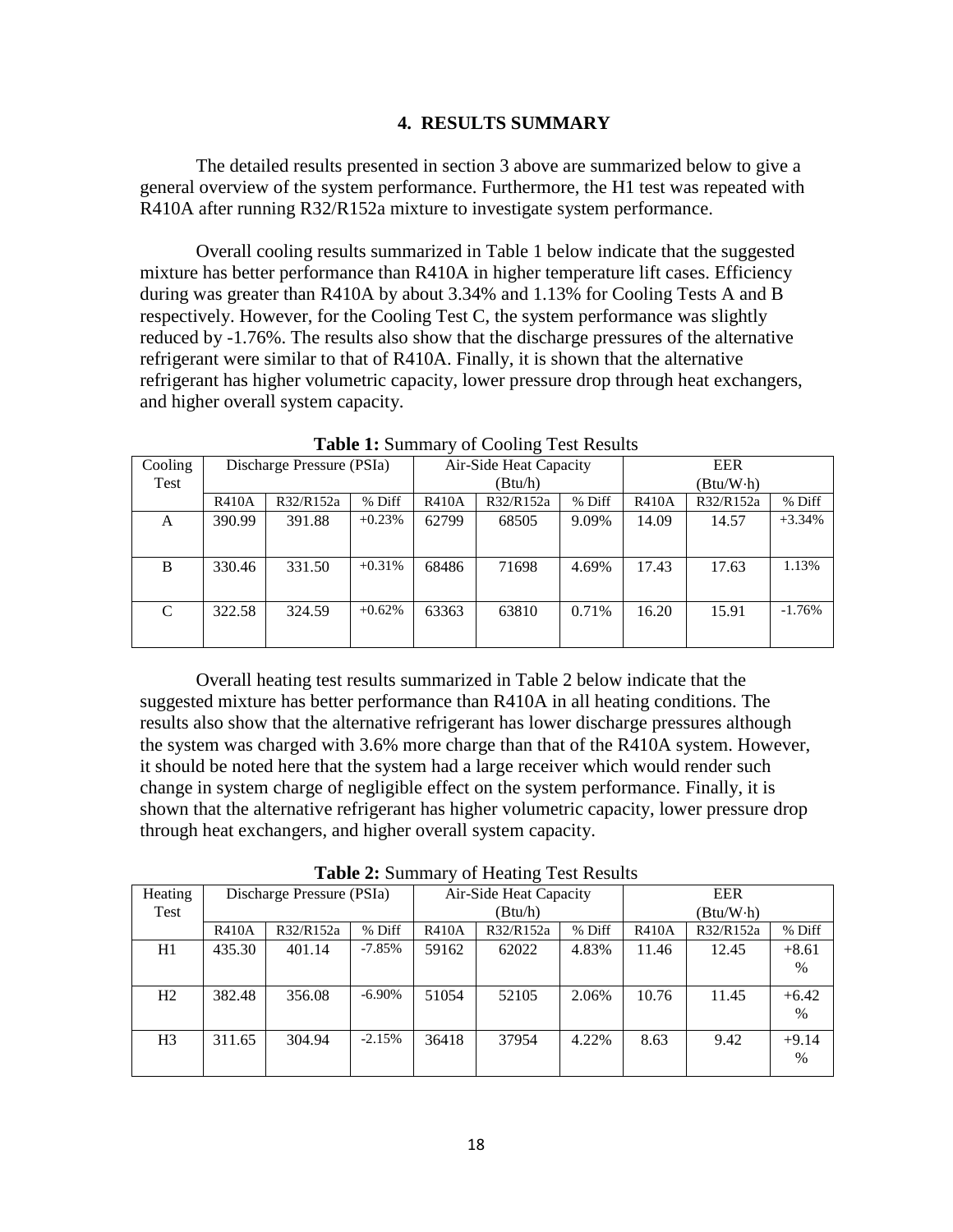The refrigerant mass flow rate for R32/R152a's H3 test was not determined due to 2-phase flow conditions at the coriolis mass flow meter. The system was run for a second time after adding 23.6 oz more charge than the baseline. Despite the increase in charge, the results from the second test matched the first and the 2-phase flow conditions at the coriolis mass flow meter persisted. Table 3 shows a summary of this second H3 test as well as percent differences comparing these results against R410A H3 heating test data.

|                 | <b>THEIR DESCRIPTION</b> TO DECOIN THE TEST TO TREE INTERFER |               |              |            |              |  |  |  |  |  |  |  |  |
|-----------------|--------------------------------------------------------------|---------------|--------------|------------|--------------|--|--|--|--|--|--|--|--|
| Discharge       | % Difference                                                 | Air-Side Heat | % Difference | <b>EER</b> | % Difference |  |  |  |  |  |  |  |  |
| Pressure (PSIa) |                                                              | Capacity      |              | (Btu/W·h)  |              |  |  |  |  |  |  |  |  |
|                 |                                                              | (Btu/h)       |              |            |              |  |  |  |  |  |  |  |  |
| 306.39          | $-1.69\%$                                                    | 38837         | $+2.33\%$    | 9.62       | $+2.17%$     |  |  |  |  |  |  |  |  |

**Table 3:** Summary of Second H3 Test for R32/R152a

Pressure-enthalpy (P-h) charts for R410A and the alternative refrigerant are shown in Figure 2 and 3 respectively. These charts indicate that the alternative refrigerant has slightly lower pressure, higher critical pressure, and larger specific heat capacity than R410A. The difference in pressure affected the performance of the R410A TXV used in the cooling mode. Furthermore, the higher specific heat capacity was not well matched with the outdoor heat exchanger used as an evaporator during the heating mode. This resulted in negative values for the refrigerant superheat at the evaporator outlet.



Figure 2. P-h chart for R410A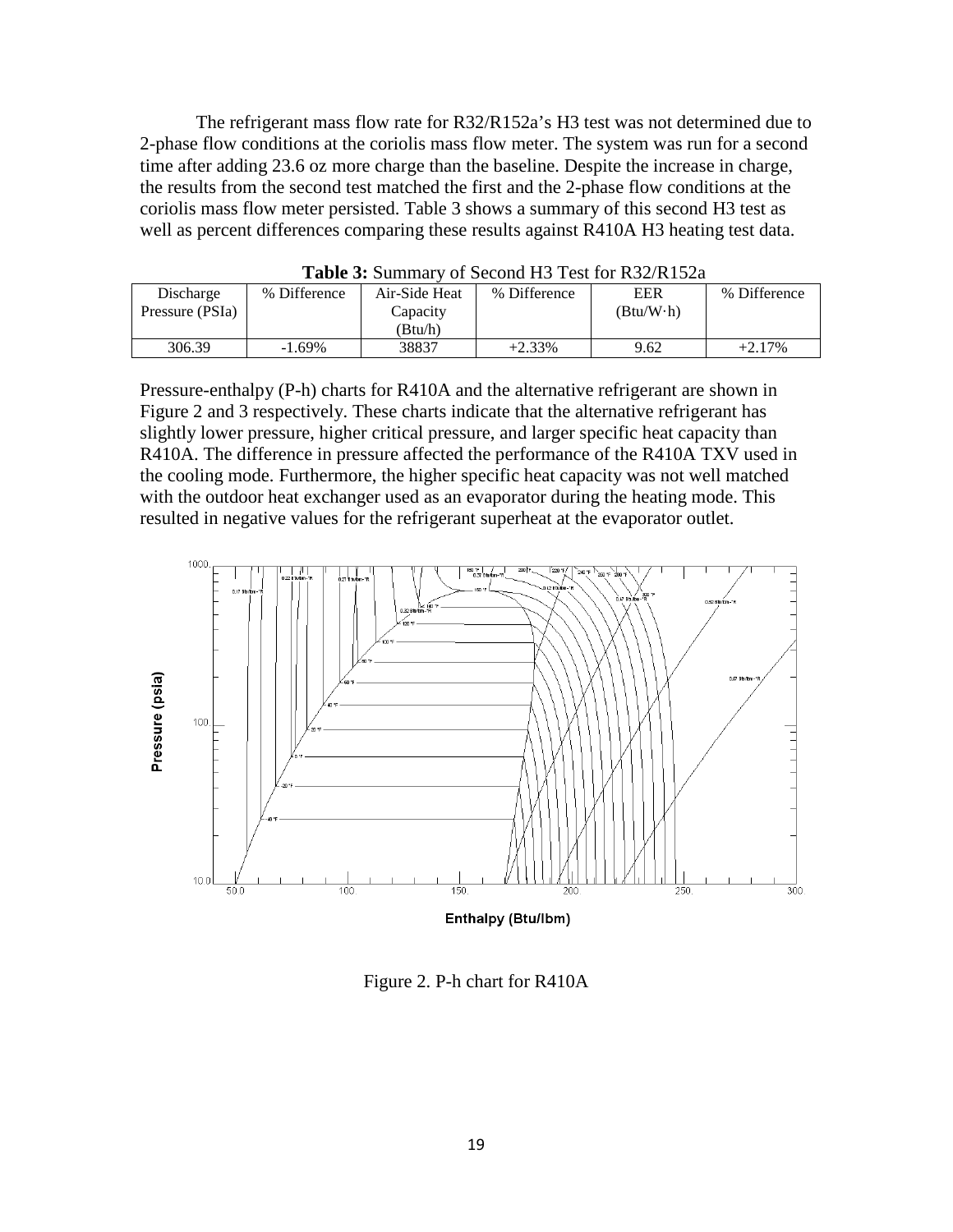

Figure 3. P-h chart for R32/R152a mixture (95.22/4.78)

Side by side comparisons of system EER, discharge pressure, total power consumption and air-side capacity are illustrated in Figure 4 through 7 respectively. The figures indicate that the alternative refrigerant can be considered as a drop in replacement for R410A.





Figure 4: EER of R410A and R32/R152a Figure 5: Discharge Pressure of R410A and R32/R152a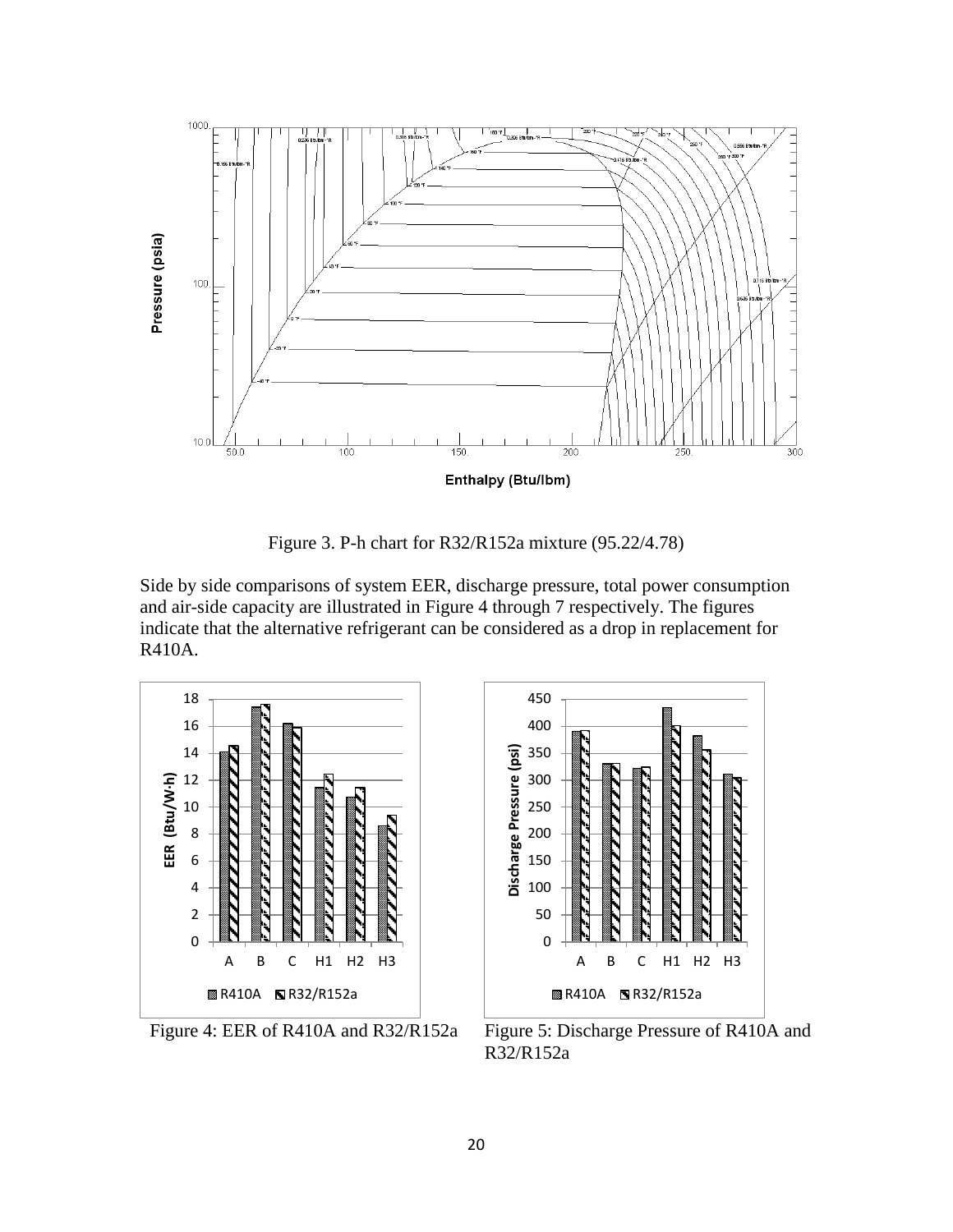

Figure 6: Total Power Consumption of R410A and R32/R152a



Figure 7: Air-Side Heat Capacity of R410A and R32/R152a

Finally, the compressor discharge temperatures for the 6 tests were compared for both the R410A and the alternative refrigerant mixture. Figure 8 below show the summary of this comparison. During the cooling mode; the alternative refrigerant mixture resulted in 20 – 30°F higher discharge temperature compared to when the system was run with R410A. This might have a slight impact on the compressor performance and reliability. During the heating test, the difference in compressor discharge temperature varied between -8 to +13°F. The higher increase in the air conditioning modes and the H3 heating mode can be attributed to the flatter isentropic lines for the alternative refrigerant mixture compared to that of R410A as indicated in Figure 3 and 2. However, the lower compressor discharge temperature in the H1 and H2 heating tests are attributed to the lower discharge pressure compared to the R410A system operation.



Figure 8: Compressor Discharge Temperature of R410A and R32/R152a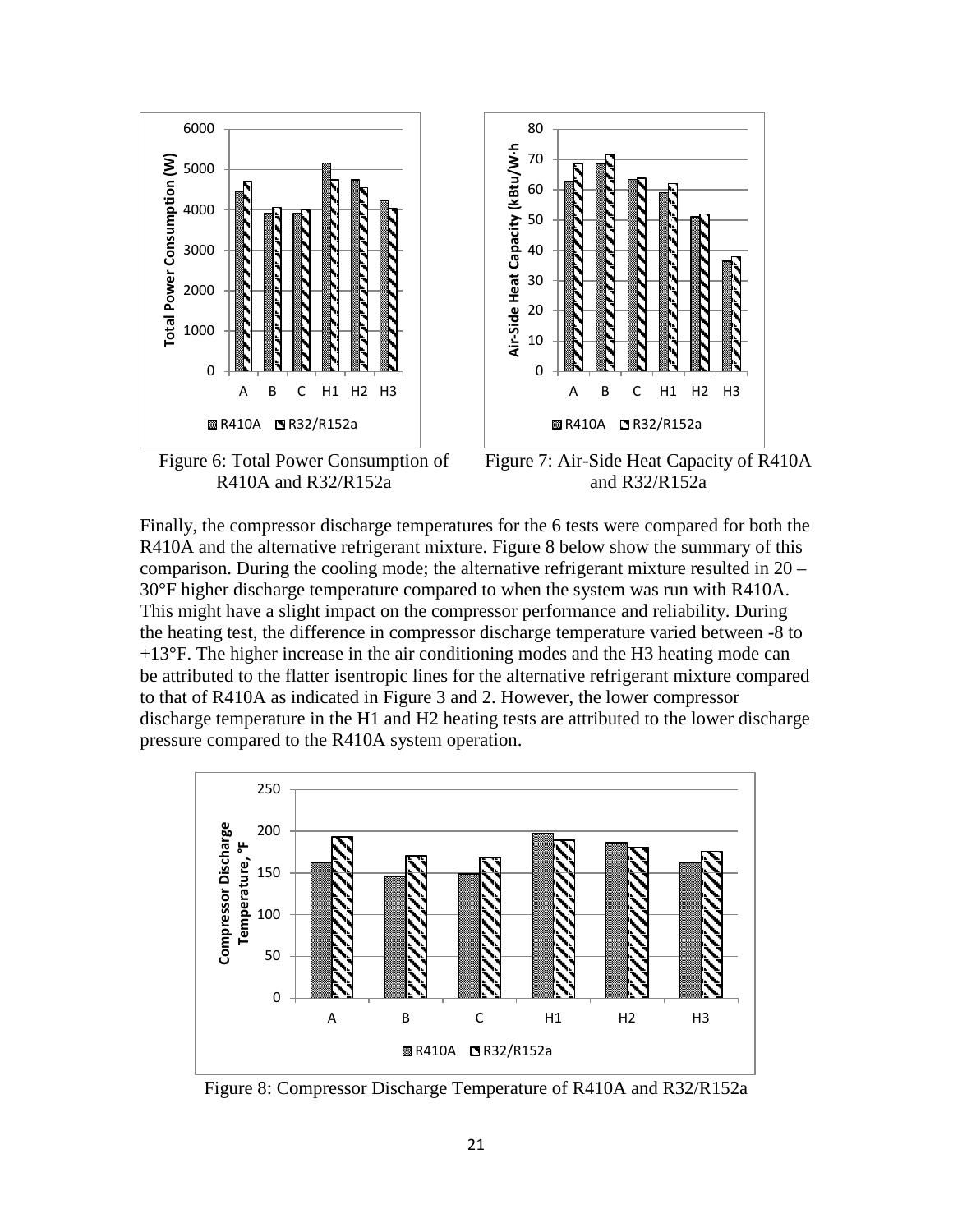After the R32/R152a had been cleared from the system, R410A was reintroduced and another H1 test was run. The results of the second H1 test, which are summarized below in Table 4, were very similar to that of the first, meaning the R32/R152a had no negative effects on the heat pump. The results show that the system was slightly undercharged and hence the lower discharge pressure.

|                                                                | <b>Discharge Pressure</b><br>(PSIa) | Air-Side Heat Capacity<br>(Btu/h) | <b>EER</b><br>(Btu/W·h) |
|----------------------------------------------------------------|-------------------------------------|-----------------------------------|-------------------------|
|                                                                |                                     |                                   |                         |
| <b>Baseline</b>                                                | 435.30                              | 59162                             | 11.46                   |
| After performing<br>testing with<br>alternative<br>refrigerant | 413.08                              | 58640                             | 11.88                   |
| % Difference                                                   | $-5.10%$                            | $-0.88%$                          | $+3.67%$                |

**Table 4**: Summary of Second H1 Test Run with R410A

#### **5. CONCLUSION**

A drop-in test was performed for an air source heat pump at Oak Ridge National Laboratory. In this test; a mixture of R32/R152a (95.22/4.78 by mass) was used as a drop-in replacement to R410A in a 5-ton heat pump unit. The results indicated that the alternative refrigerant has higher volumetric capacity and lower pressure drop through heat exchanger. The performance results showed that R32/R152a mixture has higher efficiency compared to R410A at high temperature lift conditions and slightly lower efficiency for small temperature lift applications (1.2% and 1.78% drop in EER for Cooling Test B and C respectively). The alternative refrigerant also exhibited higher or similar system capacity for all test conditions. However, the results show that the alternative refrigerant mixture results in  $20 - 30^{\circ}$ F higher compressor discharge temperatures for all cooling tests as well as the H3 heating test.

A post drop-in test revealed that the system operated at similar capacity and efficiency after the alternative refrigerant mixture was cleared from the system and the original R410A charge was used. This indicates that the alternative refrigerant mixture did not impact the performance of the unit. Overall, the results show that the refrigerant mixture R32/R152a performs just as well as R410A in the test system.